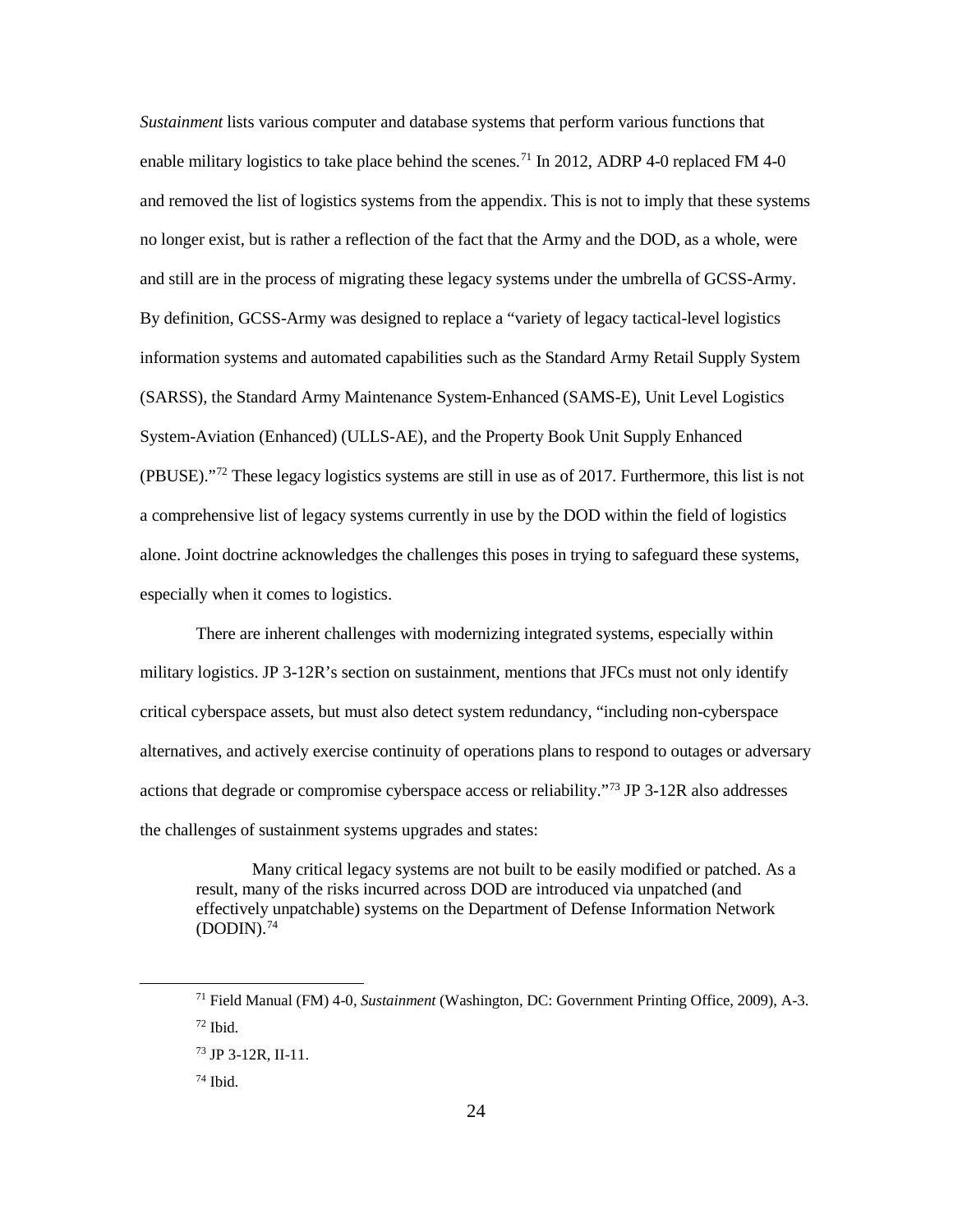and removed the list of logistics systems from the appendix. This is not to imply that these systems no longer exist, but is rather a reflection of the fact that the Army and the DOD, as a whole, were and still are in the process of migrating these legacy systems under the umbrella of GCSS-Army. information systems and automated capabilities such as the Standard Army Retail Supply System (SARSS), the Standard Army Maintenance System-Enhanced (SAMS-E), Unit Level Logistics alone. Joint doctrine acknowledges the challenges this poses in trying to safeguard these systems, especially when it comes to logistics. *Sustainment* lists various computer and database systems that perform various functions that enable military logistics to take place behind the scenes.<sup>71</sup> In 2012, ADRP 4-0 replaced FM 4-0 By definition, GCSS-Army was designed to replace a "variety of legacy tactical-level logistics System-Aviation (Enhanced) (ULLS-AE), and the Property Book Unit Supply Enhanced (PBUSE)."[72](#page-33-1) These legacy logistics systems are still in use as of 2017. Furthermore, this list is not a comprehensive list of legacy systems currently in use by the DOD within the field of logistics

 military logistics. JP 3-12R's section on sustainment, mentions that JFCs must not only identify There are inherent challenges with modernizing integrated systems, especially within critical cyberspace assets, but must also detect system redundancy, "including non-cyberspace alternatives, and actively exercise continuity of operations plans to respond to outages or adversary actions that degrade or compromise cyberspace access or reliability."<sup>73</sup> JP 3-12R also addresses the challenges of sustainment systems upgrades and states:

 Many critical legacy systems are not built to be easily modified or patched. As a  $(DODIN).<sup>74</sup>$ result, many of the risks incurred across DOD are introduced via unpatched (and effectively unpatchable) systems on the Department of Defense Information Network

<span id="page-33-3"></span><span id="page-33-2"></span><span id="page-33-1"></span><span id="page-33-0"></span>-

 71 Field Manual (FM) 4-0, *Sustainment* (Washington, DC: Government Printing Office, 2009), A-3.  $72$  Ibid.

<sup>73</sup> JP 3-12R, II-11.

 74 Ibid.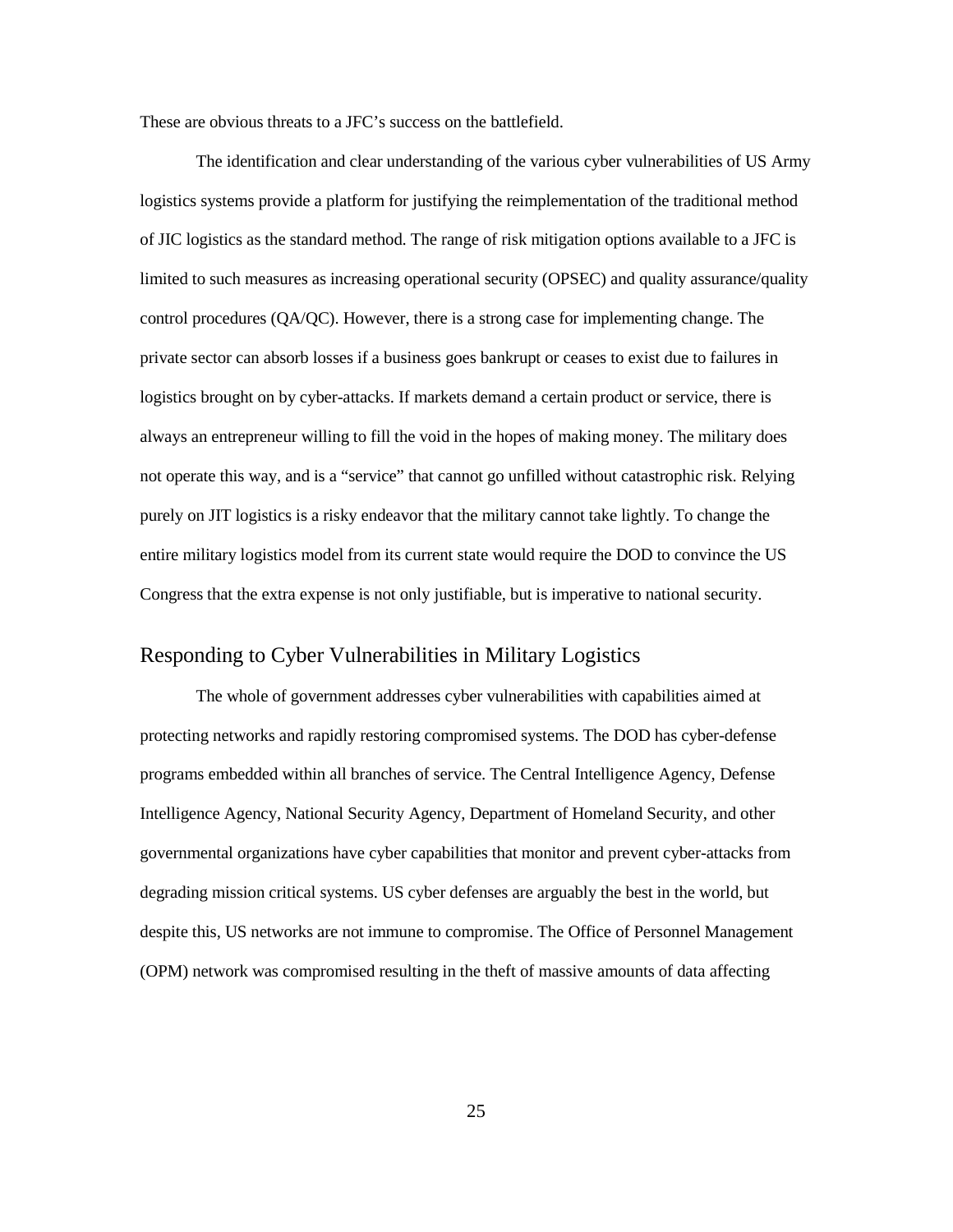These are obvious threats to a JFC's success on the battlefield.

 The identification and clear understanding of the various cyber vulnerabilities of US Army logistics systems provide a platform for justifying the reimplementation of the traditional method limited to such measures as increasing operational security (OPSEC) and quality assurance/quality control procedures (QA/QC). However, there is a strong case for implementing change. The logistics brought on by cyber-attacks. If markets demand a certain product or service, there is always an entrepreneur willing to fill the void in the hopes of making money. The military does not operate this way, and is a "service" that cannot go unfilled without catastrophic risk. Relying entire military logistics model from its current state would require the DOD to convince the US Congress that the extra expense is not only justifiable, but is imperative to national security. of JIC logistics as the standard method. The range of risk mitigation options available to a JFC is private sector can absorb losses if a business goes bankrupt or ceases to exist due to failures in purely on JIT logistics is a risky endeavor that the military cannot take lightly. To change the

## Responding to Cyber Vulnerabilities in Military Logistics

 protecting networks and rapidly restoring compromised systems. The DOD has cyber-defense programs embedded within all branches of service. The Central Intelligence Agency, Defense (OPM) network was compromised resulting in the theft of massive amounts of data affecting The whole of government addresses cyber vulnerabilities with capabilities aimed at Intelligence Agency, National Security Agency, Department of Homeland Security, and other governmental organizations have cyber capabilities that monitor and prevent cyber-attacks from degrading mission critical systems. US cyber defenses are arguably the best in the world, but despite this, US networks are not immune to compromise. The Office of Personnel Management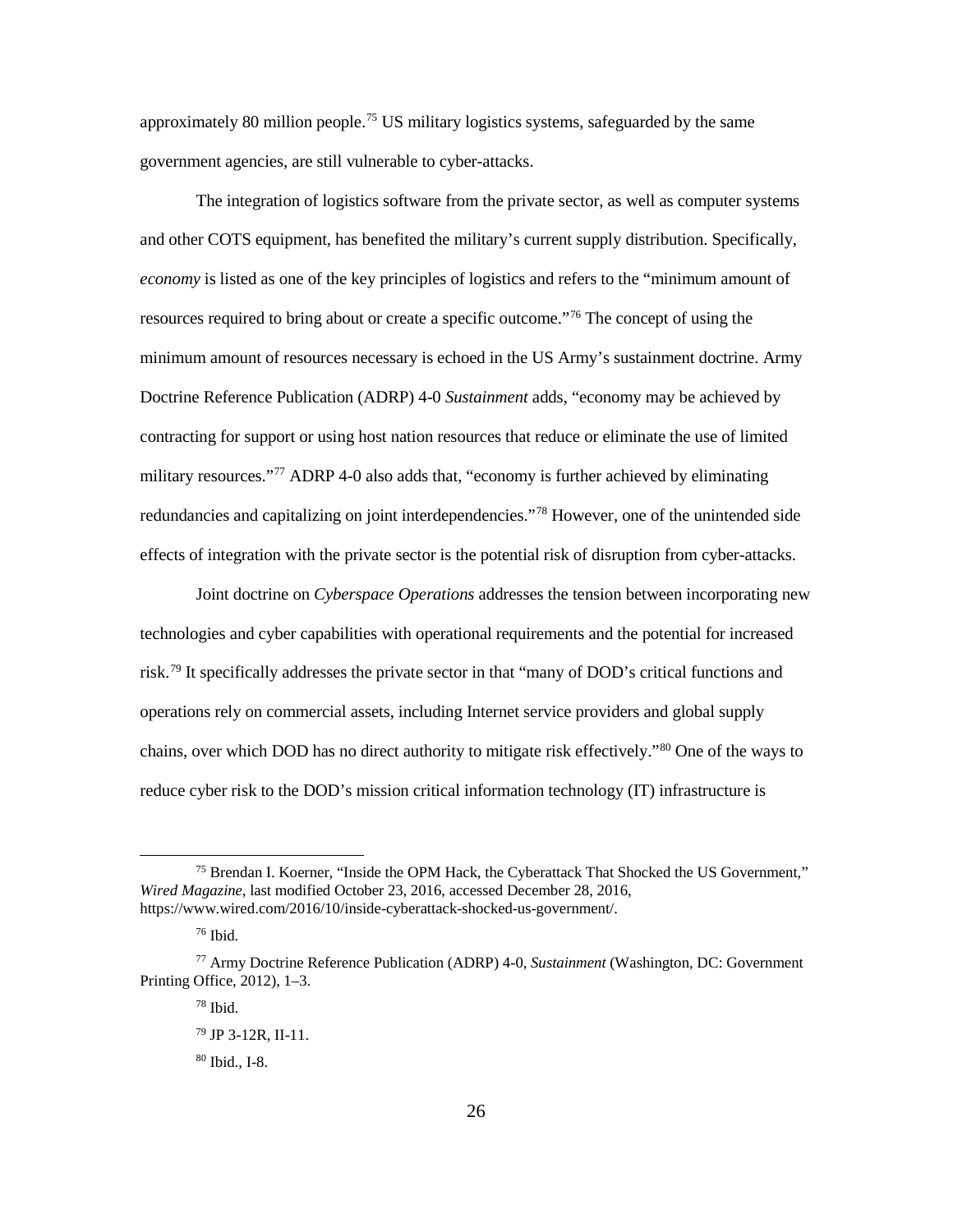approximately 80 million people.<sup>75</sup> US military logistics systems, safeguarded by the same government agencies, are still vulnerable to cyber-attacks.

 minimum amount of resources necessary is echoed in the US Army's sustainment doctrine. Army contracting for support or using host nation resources that reduce or eliminate the use of limited effects of integration with the private sector is the potential risk of disruption from cyber-attacks. The integration of logistics software from the private sector, as well as computer systems and other COTS equipment, has benefited the military's current supply distribution. Specifically, *economy* is listed as one of the key principles of logistics and refers to the "minimum amount of resources required to bring about or create a specific outcome."<sup>76</sup> The concept of using the Doctrine Reference Publication (ADRP) 4-0 *Sustainment* adds, "economy may be achieved by military resources."<sup>[77](#page-35-2)</sup> ADRP 4-0 also adds that, "economy is further achieved by eliminating redundancies and capitalizing on joint interdependencies."<sup>78</sup> However, one of the unintended side

 Joint doctrine on *Cyberspace Operations* addresses the tension between incorporating new technologies and cyber capabilities with operational requirements and the potential for increased chains, over which DOD has no direct authority to mitigate risk effectively."<sup>[80](#page-35-5)</sup> One of the ways to risk.[79](#page-35-4) It specifically addresses the private sector in that "many of DOD's critical functions and operations rely on commercial assets, including Internet service providers and global supply reduce cyber risk to the DOD's mission critical information technology (IT) infrastructure is

 $\ddot{\phantom{a}}$ 

<span id="page-35-0"></span><sup>&</sup>lt;sup>75</sup> Brendan I. Koerner, "Inside the OPM Hack, the Cyberattack That Shocked the US Government," *Wired Magazine*, last modified October 23, 2016, accessed December 28, 2016, https://www.wired.com/2016/10/inside-cyberattack-shocked-us-government/.

 76 Ibid.

<span id="page-35-5"></span><span id="page-35-4"></span><span id="page-35-3"></span><span id="page-35-2"></span><span id="page-35-1"></span><sup>77</sup> Army Doctrine Reference Publication (ADRP) 4-0, *Sustainment* (Washington, DC: Government Printing Office, 2012), 1–3.

 78 Ibid.

<sup>79</sup> JP 3-12R, II-11.

 80 Ibid., I-8.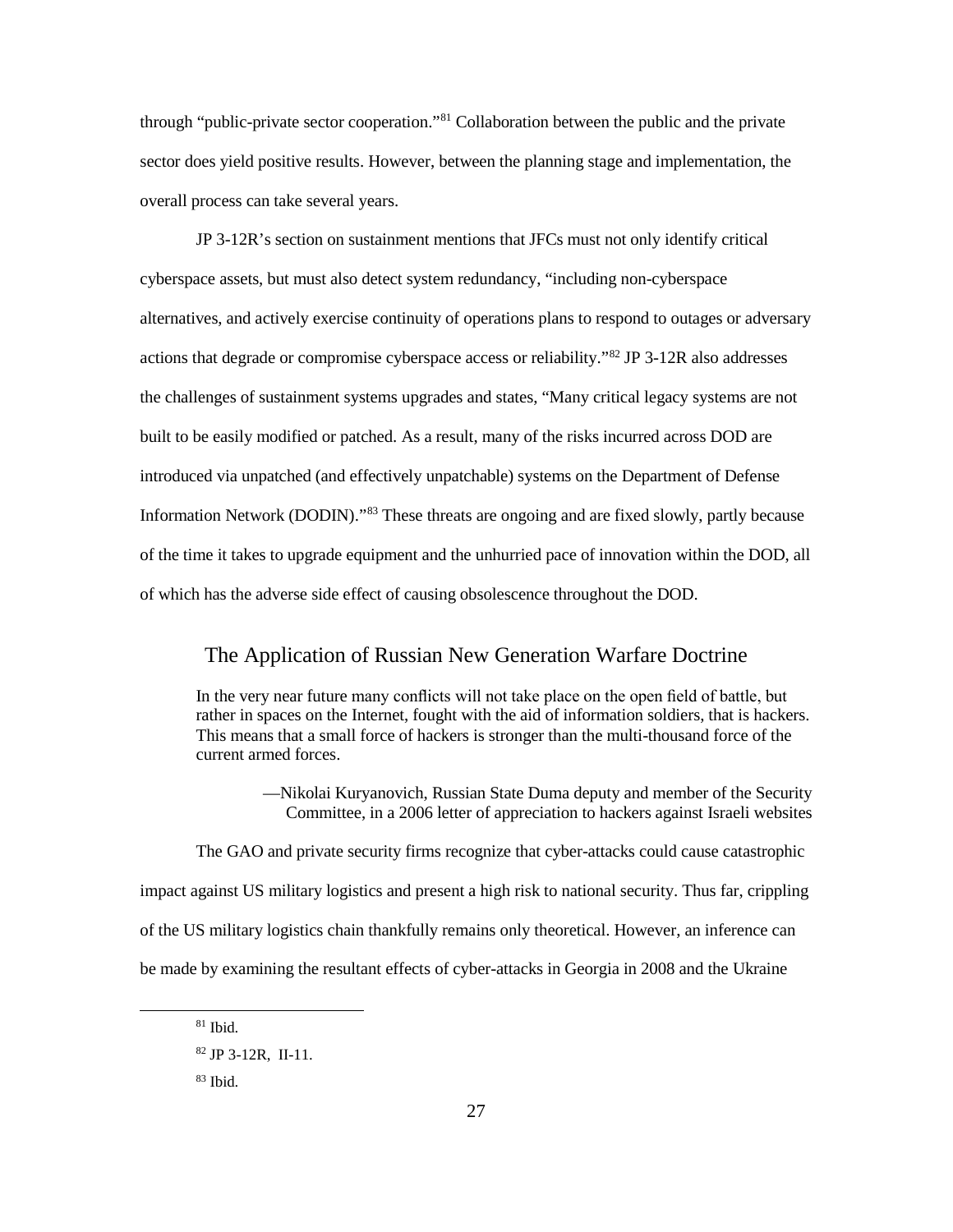through "public-private sector cooperation."<sup>[81](#page-36-0)</sup> Collaboration between the public and the private sector does yield positive results. However, between the planning stage and implementation, the overall process can take several years.

 built to be easily modified or patched. As a result, many of the risks incurred across DOD are introduced via unpatched (and effectively unpatchable) systems on the Department of Defense of the time it takes to upgrade equipment and the unhurried pace of innovation within the DOD, all of which has the adverse side effect of causing obsolescence throughout the DOD. JP 3-12R's section on sustainment mentions that JFCs must not only identify critical cyberspace assets, but must also detect system redundancy, "including non-cyberspace alternatives, and actively exercise continuity of operations plans to respond to outages or adversary actions that degrade or compromise cyberspace access or reliability." $\frac{82}{9}$  JP 3-12R also addresses the challenges of sustainment systems upgrades and states, "Many critical legacy systems are not Information Network (DODIN)."<sup>[83](#page-36-2)</sup> These threats are ongoing and are fixed slowly, partly because

# The Application of Russian New Generation Warfare Doctrine

 In the very near future many conflicts will not take place on the open field of battle, but rather in spaces on the Internet, fought with the aid of information soldiers, that is hackers. This means that a small force of hackers is stronger than the multi-thousand force of the current armed forces.

> —Nikolai Kuryanovich, Russian State Duma deputy and member of the Security Committee, in a 2006 letter of appreciation to hackers against Israeli websites

 impact against US military logistics and present a high risk to national security. Thus far, crippling of the US military logistics chain thankfully remains only theoretical. However, an inference can be made by examining the resultant effects of cyber-attacks in Georgia in 2008 and the Ukraine The GAO and private security firms recognize that cyber-attacks could cause catastrophic

<span id="page-36-2"></span><span id="page-36-1"></span><span id="page-36-0"></span>-

 81 Ibid.

 82 JP 3-12R, II-11.

 83 Ibid.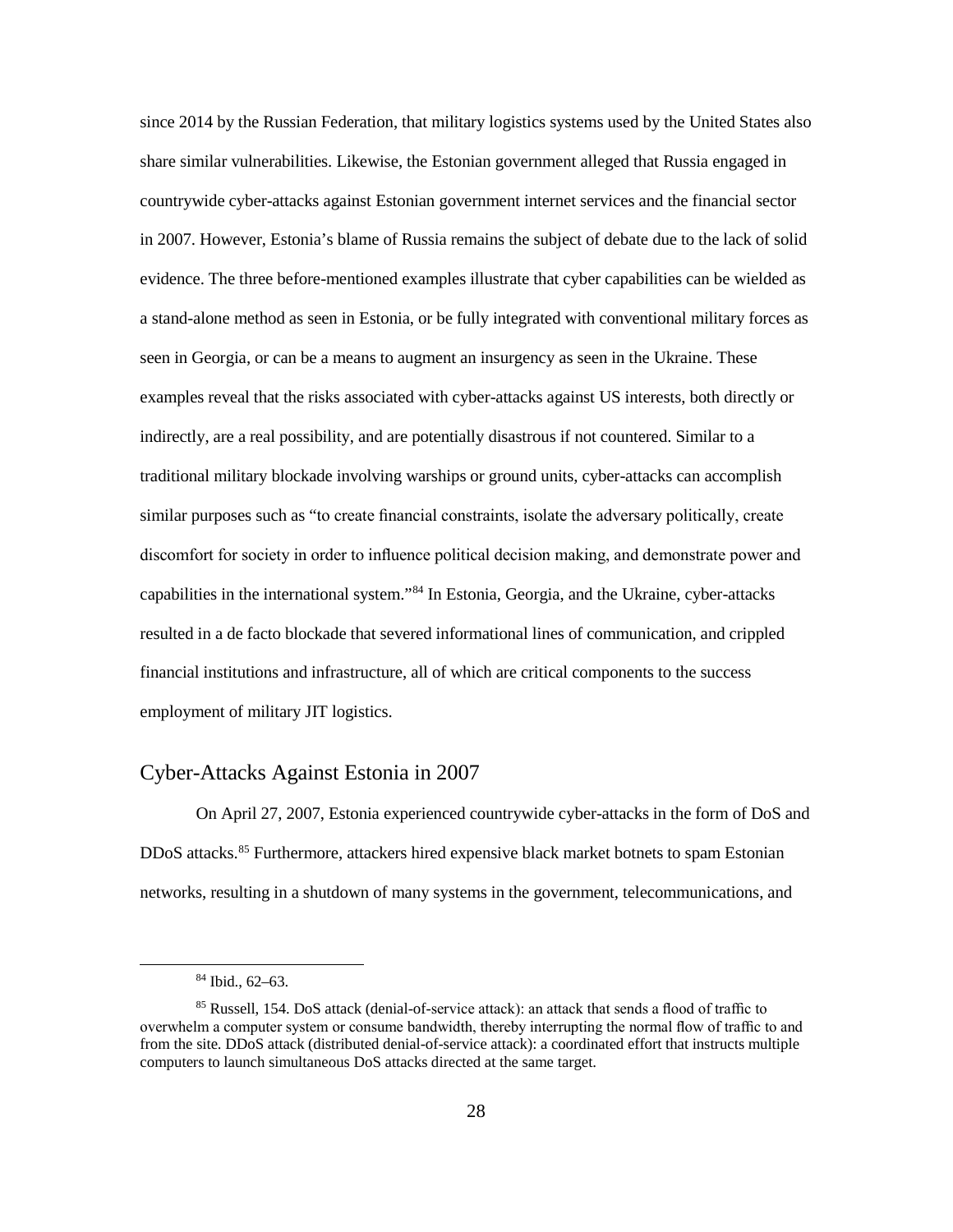since 2014 by the Russian Federation, that military logistics systems used by the United States also countrywide cyber-attacks against Estonian government internet services and the financial sector in 2007. However, Estonia's blame of Russia remains the subject of debate due to the lack of solid seen in Georgia, or can be a means to augment an insurgency as seen in the Ukraine. These examples reveal that the risks associated with cyber-attacks against US interests, both directly or indirectly, are a real possibility, and are potentially disastrous if not countered. Similar to a similar purposes such as "to create financial constraints, isolate the adversary politically, create financial institutions and infrastructure, all of which are critical components to the success share similar vulnerabilities. Likewise, the Estonian government alleged that Russia engaged in evidence. The three before-mentioned examples illustrate that cyber capabilities can be wielded as a stand-alone method as seen in Estonia, or be fully integrated with conventional military forces as traditional military blockade involving warships or ground units, cyber-attacks can accomplish discomfort for society in order to influence political decision making, and demonstrate power and capabilities in the international system."[84](#page-37-0) In Estonia, Georgia, and the Ukraine, cyber-attacks resulted in a de facto blockade that severed informational lines of communication, and crippled employment of military JIT logistics.

## Cyber-Attacks Against Estonia in 2007

 On April 27, 2007, Estonia experienced countrywide cyber-attacks in the form of DoS and DDoS attacks. [85](#page-37-1) Furthermore, attackers hired expensive black market botnets to spam Estonian networks, resulting in a shutdown of many systems in the government, telecommunications, and

<span id="page-37-0"></span> $\ddot{\phantom{a}}$ 

<sup>84</sup> Ibid., 62–63.

<span id="page-37-1"></span><sup>&</sup>lt;sup>85</sup> Russell, 154. DoS attack (denial-of-service attack): an attack that sends a flood of traffic to overwhelm a computer system or consume bandwidth, thereby interrupting the normal flow of traffic to and from the site. DDoS attack (distributed denial-of-service attack): a coordinated effort that instructs multiple computers to launch simultaneous DoS attacks directed at the same target.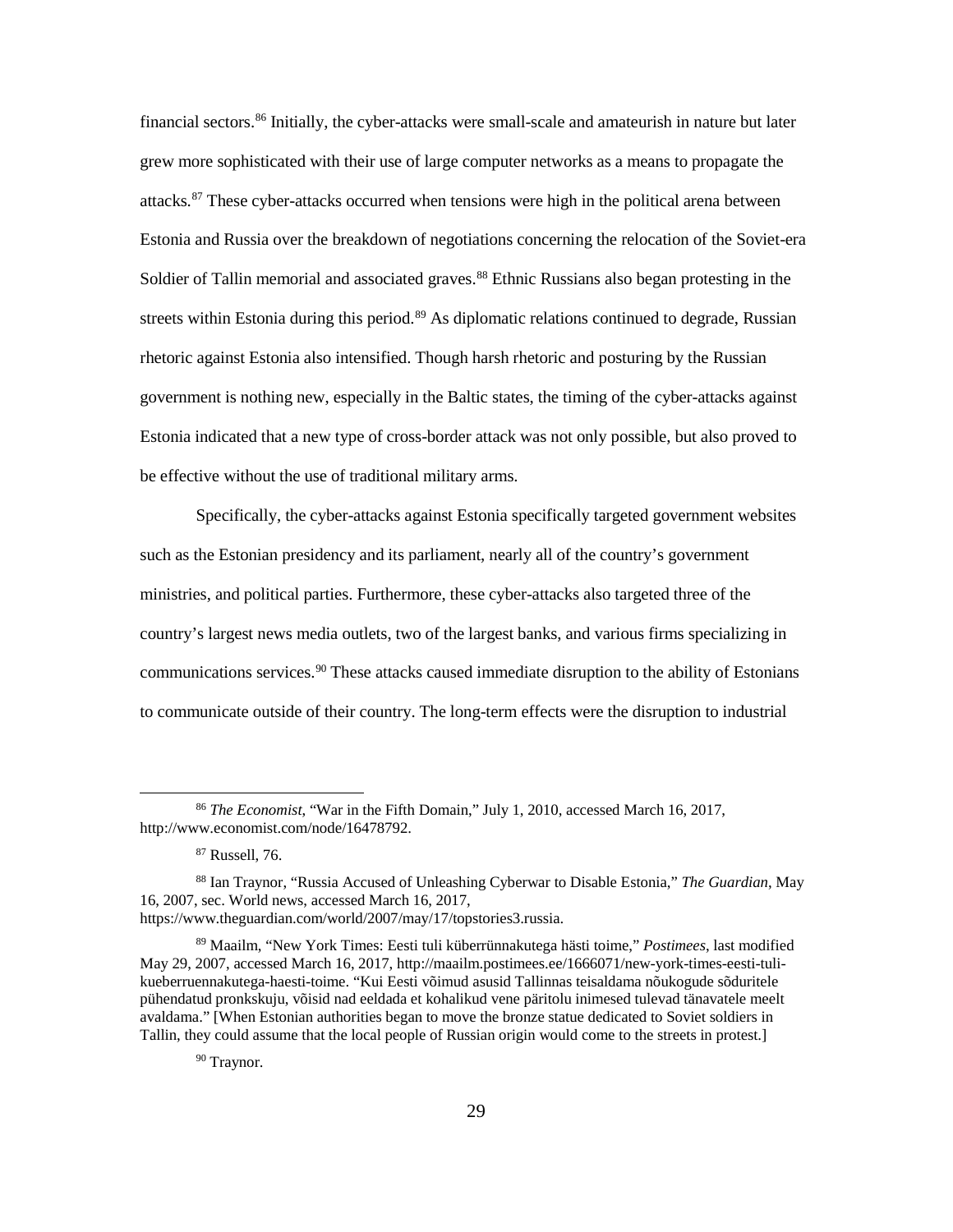Soldier of Tallin memorial and associated graves.<sup>88</sup> Ethnic Russians also began protesting in the streets within Estonia during this period.<sup>89</sup> As diplomatic relations continued to degrade, Russian rhetoric against Estonia also intensified. Though harsh rhetoric and posturing by the Russian Estonia indicated that a new type of cross-border attack was not only possible, but also proved to financial sectors. [86](#page-38-0) Initially, the cyber-attacks were small-scale and amateurish in nature but later grew more sophisticated with their use of large computer networks as a means to propagate the attacks.<sup>[87](#page-38-1)</sup> These cyber-attacks occurred when tensions were high in the political arena between Estonia and Russia over the breakdown of negotiations concerning the relocation of the Soviet-era government is nothing new, especially in the Baltic states, the timing of the cyber-attacks against be effective without the use of traditional military arms.

 to communicate outside of their country. The long-term effects were the disruption to industrial Specifically, the cyber-attacks against Estonia specifically targeted government websites such as the Estonian presidency and its parliament, nearly all of the country's government ministries, and political parties. Furthermore, these cyber-attacks also targeted three of the country's largest news media outlets, two of the largest banks, and various firms specializing in communications services.<sup>90</sup> These attacks caused immediate disruption to the ability of Estonians

 $\overline{a}$ 

<span id="page-38-0"></span> <sup>86</sup>*The Economist*, "War in the Fifth Domain," July 1, 2010, accessed March 16, 2017, http://www.economist.com/node/16478792.

 87 Russell, 76.

<span id="page-38-2"></span><span id="page-38-1"></span> 88 Ian Traynor, "Russia Accused of Unleashing Cyberwar to Disable Estonia," *The Guardian*, May 16, 2007, sec. World news, accessed March 16, 2017, https://www.theguardian.com/world/2007/may/17/topstories3.russia.

<span id="page-38-4"></span><span id="page-38-3"></span> May 29, 2007, accessed March 16, 2017, http://maailm.postimees.ee/1666071/new-york-times-eesti-tuli- pühendatud pronkskuju, võisid nad eeldada et kohalikud vene päritolu inimesed tulevad tänavatele meelt avaldama." [When Estonian authorities began to move the bronze statue dedicated to Soviet soldiers in 89 Maailm, "New York Times: Eesti tuli küberrünnakutega hästi toime," *Postimees*, last modified kueberruennakutega-haesti-toime. "Kui Eesti võimud asusid Tallinnas teisaldama nõukogude sõduritele Tallin, they could assume that the local people of Russian origin would come to the streets in protest.]

<sup>&</sup>lt;sup>90</sup> Traynor.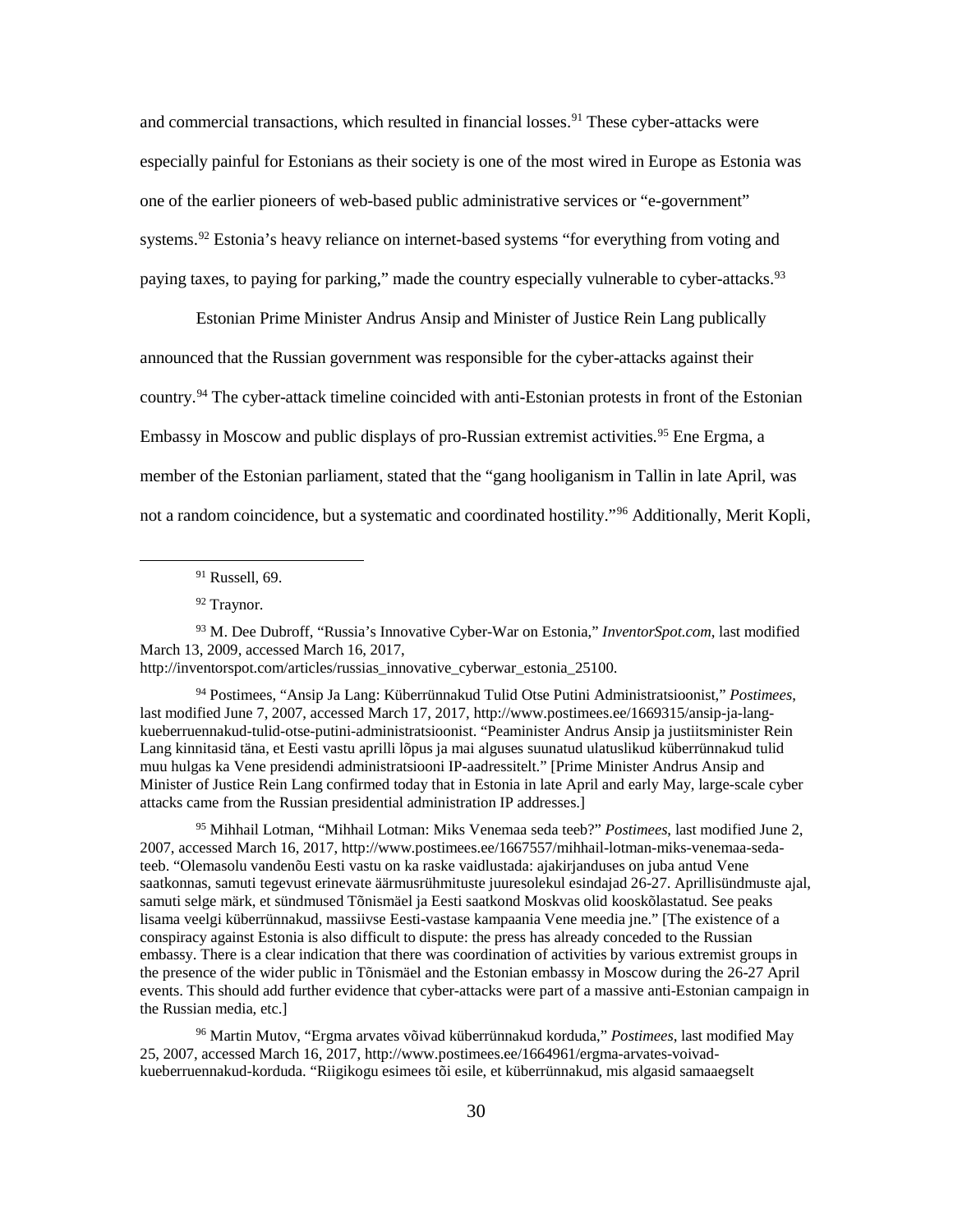especially painful for Estonians as their society is one of the most wired in Europe as Estonia was one of the earlier pioneers of web-based public administrative services or "e-government" and commercial transactions, which resulted in financial losses.<sup>91</sup> These cyber-attacks were systems.<sup>92</sup> Estonia's heavy reliance on internet-based systems "for everything from voting and paying taxes, to paying for parking," made the country especially vulnerable to cyber-attacks.<sup>93</sup>

country.<sup>94</sup> The cyber-attack timeline coincided with anti-Estonian protests in front of the Estonian Embassy in Moscow and public displays of pro-Russian extremist activities. [95](#page-39-4) Ene Ergma, a member of the Estonian parliament, stated that the "gang hooliganism in Tallin in late April, was not a random coincidence, but a systematic and coordinated hostility."<sup>[96](#page-39-5)</sup> Additionally, Merit Kopli, Estonian Prime Minister Andrus Ansip and Minister of Justice Rein Lang publically announced that the Russian government was responsible for the cyber-attacks against their

 $91$  Russell, 69.

<sup>92</sup> Traynor.

<span id="page-39-0"></span> $\overline{a}$ 

<span id="page-39-2"></span><span id="page-39-1"></span> 93 M. Dee Dubroff, "Russia's Innovative Cyber-War on Estonia," *InventorSpot.com*, last modified March 13, 2009, accessed March 16, 2017,

http://inventorspot.com/articles/russias\_innovative\_cyberwar\_estonia\_25100.

<span id="page-39-3"></span> kueberruennakud-tulid-otse-putini-administratsioonist. "Peaminister Andrus Ansip ja justiitsminister Rein Lang kinnitasid täna, et Eesti vastu aprilli lõpus ja mai alguses suunatud ulatuslikud küberrünnakud tulid attacks came from the Russian presidential administration IP addresses.] 94 Postimees, "Ansip Ja Lang: Küberrünnakud Tulid Otse Putini Administratsioonist," *Postimees*, last modified June 7, 2007, accessed March 17, 2017, http://www.postimees.ee/1669315/ansip-ja-langmuu hulgas ka Vene presidendi administratsiooni IP-aadressitelt." [Prime Minister Andrus Ansip and Minister of Justice Rein Lang confirmed today that in Estonia in late April and early May, large-scale cyber

<span id="page-39-4"></span> teeb. "Olemasolu vandenõu Eesti vastu on ka raske vaidlustada: ajakirjanduses on juba antud Vene saatkonnas, samuti tegevust erinevate äärmusrühmituste juuresolekul esindajad 26-27. Aprillisündmuste ajal, samuti selge märk, et sündmused Tõnismäel ja Eesti saatkond Moskvas olid kooskõlastatud. See peaks conspiracy against Estonia is also difficult to dispute: the press has already conceded to the Russian embassy. There is a clear indication that there was coordination of activities by various extremist groups in 95 Mihhail Lotman, "Mihhail Lotman: Miks Venemaa seda teeb?" *Postimees*, last modified June 2, 2007, accessed March 16, 2017, http://www.postimees.ee/1667557/mihhail-lotman-miks-venemaa-sedalisama veelgi küberrünnakud, massiivse Eesti-vastase kampaania Vene meedia jne." [The existence of a the presence of the wider public in Tõnismäel and the Estonian embassy in Moscow during the 26-27 April events. This should add further evidence that cyber-attacks were part of a massive anti-Estonian campaign in the Russian media, etc.]

<span id="page-39-5"></span> 96 Martin Mutov, "Ergma arvates võivad küberrünnakud korduda," *Postimees*, last modified May 25, 2007, accessed March 16, 2017, http://www.postimees.ee/1664961/ergma-arvates-voivadkueberruennakud-korduda. "Riigikogu esimees tõi esile, et küberrünnakud, mis algasid samaaegselt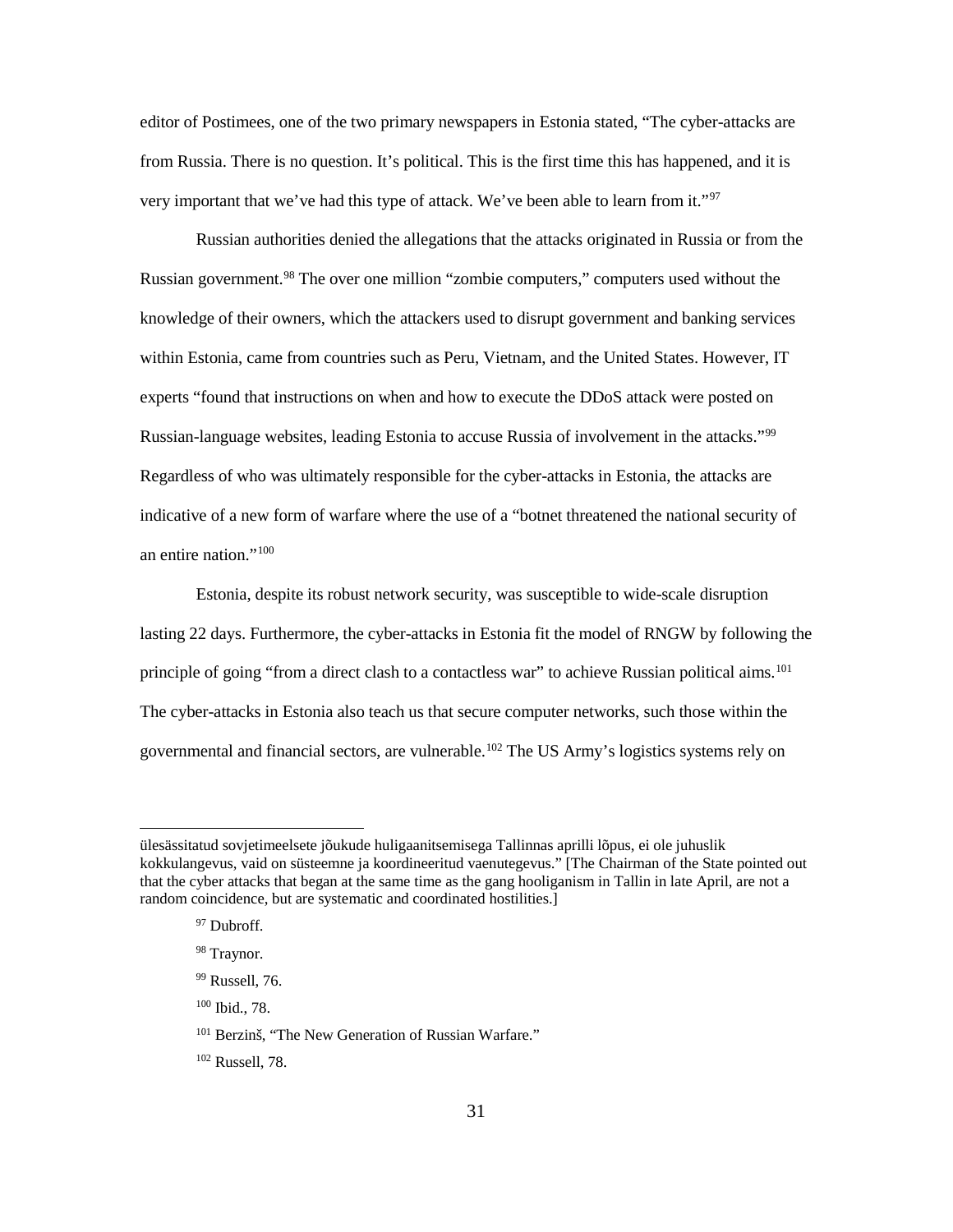very important that we've had this type of attack. We've been able to learn from it."<sup>[97](#page-40-0)</sup> editor of Postimees, one of the two primary newspapers in Estonia stated, "The cyber-attacks are from Russia. There is no question. It's political. This is the first time this has happened, and it is

 Russian authorities denied the allegations that the attacks originated in Russia or from the knowledge of their owners, which the attackers used to disrupt government and banking services within Estonia, came from countries such as Peru, Vietnam, and the United States. However, IT Regardless of who was ultimately responsible for the cyber-attacks in Estonia, the attacks are indicative of a new form of warfare where the use of a "botnet threatened the national security of Russian government.<sup>98</sup> The over one million "zombie computers," computers used without the experts "found that instructions on when and how to execute the DDoS attack were posted on Russian-language websites, leading Estonia to accuse Russia of involvement in the attacks."[99](#page-40-2)  an entire nation."[100](#page-40-3)

 The cyber-attacks in Estonia also teach us that secure computer networks, such those within the governmental and financial sectors, are vulnerable.<sup>102</sup> The US Army's logistics systems rely on Estonia, despite its robust network security, was susceptible to wide-scale disruption lasting 22 days. Furthermore, the cyber-attacks in Estonia fit the model of RNGW by following the principle of going "from a direct clash to a contactless war" to achieve Russian political aims.<sup>[101](#page-40-4)</sup>

 $\overline{a}$ 

<span id="page-40-3"></span> $100$  Ibid., 78.

<span id="page-40-2"></span><span id="page-40-1"></span><span id="page-40-0"></span> ülesässitatud sovjetimeelsete jõukude huligaanitsemisega Tallinnas aprilli lõpus, ei ole juhuslik that the cyber attacks that began at the same time as the gang hooliganism in Tallin in late April, are not a kokkulangevus, vaid on süsteemne ja koordineeritud vaenutegevus." [The Chairman of the State pointed out random coincidence, but are systematic and coordinated hostilities.]

 97 Dubroff.

<sup>98</sup> Traynor.

 99 Russell, 76.

<span id="page-40-4"></span><sup>&</sup>lt;sup>101</sup> Berzinš, "The New Generation of Russian Warfare."

<span id="page-40-5"></span> $102$  Russell, 78.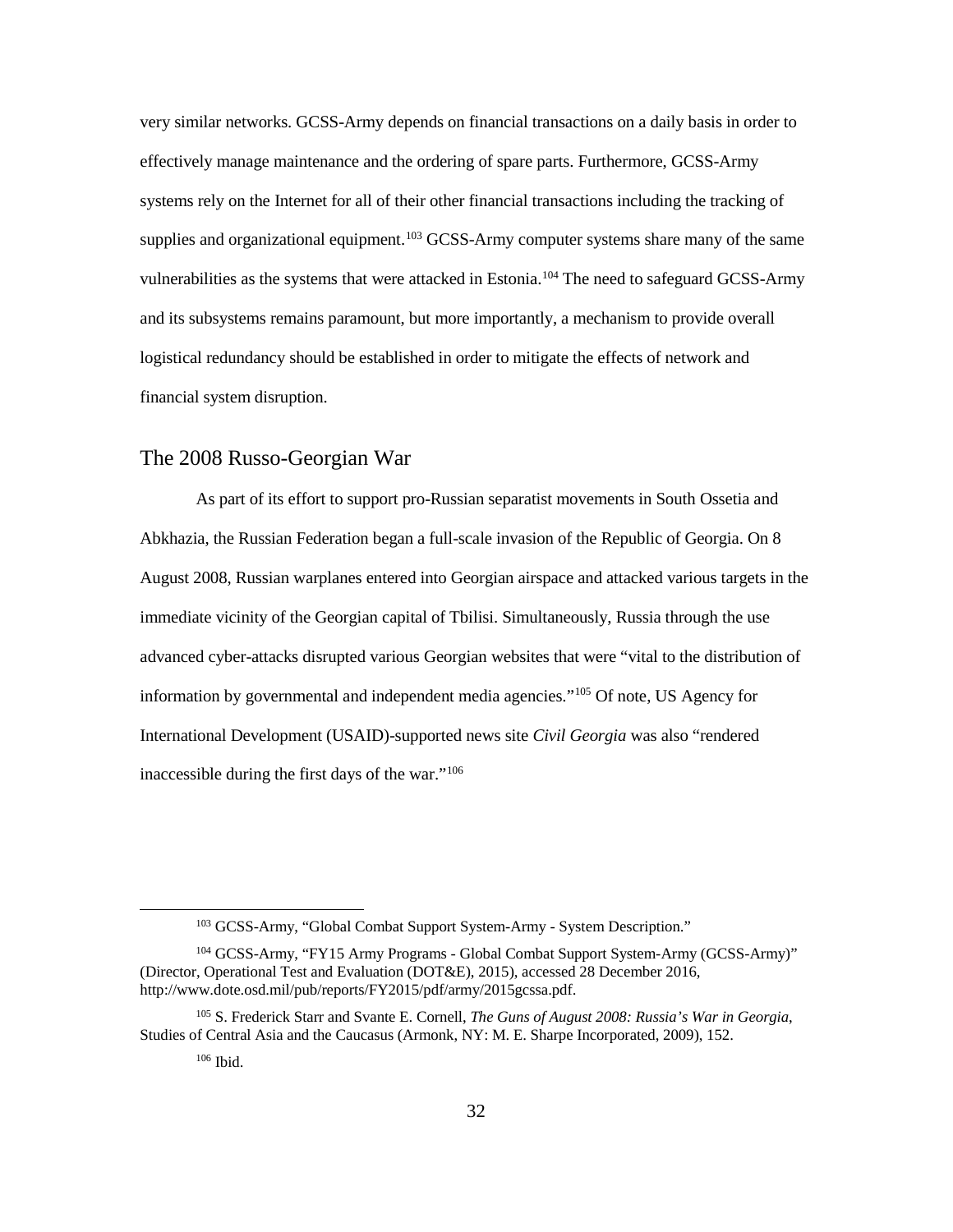effectively manage maintenance and the ordering of spare parts. Furthermore, GCSS-Army systems rely on the Internet for all of their other financial transactions including the tracking of supplies and organizational equipment.<sup>[103](#page-41-0)</sup> GCSS-Army computer systems share many of the same vulnerabilities as the systems that were attacked in Estonia.<sup>[104](#page-41-1)</sup> The need to safeguard GCSS-Army very similar networks. GCSS-Army depends on financial transactions on a daily basis in order to and its subsystems remains paramount, but more importantly, a mechanism to provide overall logistical redundancy should be established in order to mitigate the effects of network and financial system disruption.

## The 2008 Russo-Georgian War

 As part of its effort to support pro-Russian separatist movements in South Ossetia and Abkhazia, the Russian Federation began a full-scale invasion of the Republic of Georgia. On 8 information by governmental and independent media agencies.["105](#page-41-2) Of note, US Agency for August 2008, Russian warplanes entered into Georgian airspace and attacked various targets in the immediate vicinity of the Georgian capital of Tbilisi. Simultaneously, Russia through the use advanced cyber-attacks disrupted various Georgian websites that were "vital to the distribution of International Development (USAID)-supported news site *Civil Georgia* was also "rendered inaccessible during the first days of the war."[106](#page-41-3) 

<span id="page-41-0"></span><u>.</u>

<sup>103</sup> GCSS-Army, "Global Combat Support System-Army - System Description."

<span id="page-41-1"></span><sup>104</sup> GCSS-Army, "FY15 Army Programs - Global Combat Support System-Army (GCSS-Army)" (Director, Operational Test and Evaluation (DOT&E), 2015), accessed 28 December 2016, http://www.dote.osd.mil/pub/reports/FY2015/pdf/army/2015gcssa.pdf.

<span id="page-41-3"></span><span id="page-41-2"></span> 105 S. Frederick Starr and Svante E. Cornell, *The Guns of August 2008: Russia's War in Georgia*, Studies of Central Asia and the Caucasus (Armonk, NY: M. E. Sharpe Incorporated, 2009), 152.

 106 Ibid.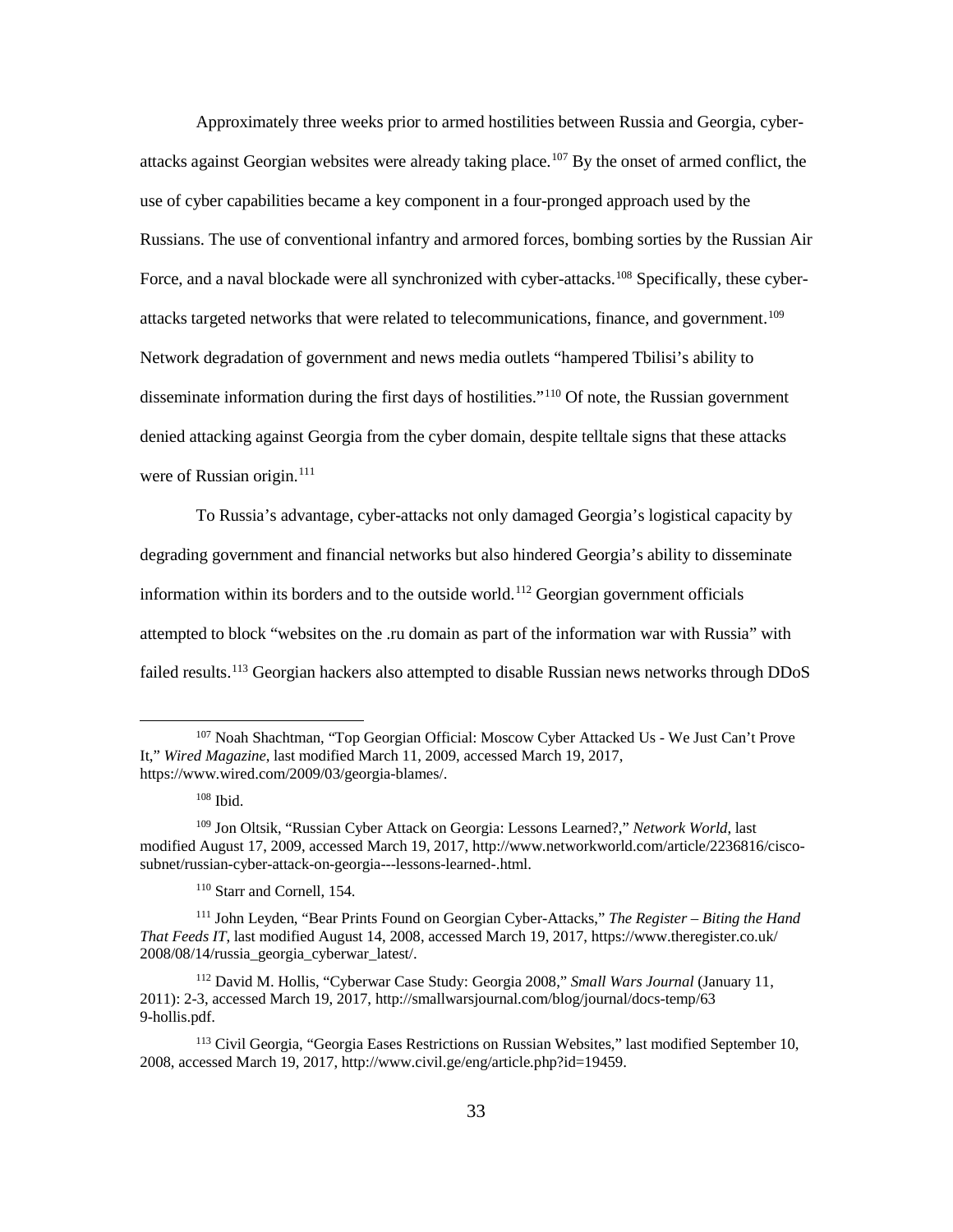Approximately three weeks prior to armed hostilities between Russia and Georgia, cyber- use of cyber capabilities became a key component in a four-pronged approach used by the attacks targeted networks that were related to telecommunications, finance, and government.<sup>[109](#page-42-2)</sup> Network degradation of government and news media outlets "hampered Tbilisi's ability to attacks against Georgian websites were already taking place.[107](#page-42-0) By the onset of armed conflict, the Russians. The use of conventional infantry and armored forces, bombing sorties by the Russian Air Force, and a naval blockade were all synchronized with cyber-attacks.<sup>[108](#page-42-1)</sup> Specifically, these cyberdisseminate information during the first days of hostilities."<sup>110</sup> Of note, the Russian government denied attacking against Georgia from the cyber domain, despite telltale signs that these attacks were of Russian origin. $111$ 

To Russia's advantage, cyber-attacks not only damaged Georgia's logistical capacity by degrading government and financial networks but also hindered Georgia's ability to disseminate information within its borders and to the outside world.<sup>112</sup> Georgian government officials attempted to block "websites on the .ru domain as part of the information war with Russia" with failed results.<sup>[113](#page-42-6)</sup> Georgian hackers also attempted to disable Russian news networks through DDoS

<u>.</u>

110 Starr and Cornell, 154.

<span id="page-42-0"></span> 107 Noah Shachtman, "Top Georgian Official: Moscow Cyber Attacked Us - We Just Can't Prove It," *Wired Magazine*, last modified March 11, 2009, accessed March 19, 2017, https://www.wired.com/2009/03/georgia-blames/.

 108 Ibid.

<span id="page-42-2"></span><span id="page-42-1"></span><sup>109</sup> Jon Oltsik, "Russian Cyber Attack on Georgia: Lessons Learned?," *Network World*, last modified August 17, 2009, accessed March 19, 2017, http://www.networkworld.com/article/2236816/ciscosubnet/russian-cyber-attack-on-georgia---lessons-learned-.html.

<span id="page-42-4"></span><span id="page-42-3"></span><sup>111</sup> John Leyden, "Bear Prints Found on Georgian Cyber-Attacks," *The Register – Biting the Hand That Feeds IT*, last modified August 14, 2008, accessed March 19, 2017, https://www.theregister.co.uk/ 2008/08/14/russia\_georgia\_cyberwar\_latest/.

<span id="page-42-5"></span> 112 David M. Hollis, "Cyberwar Case Study: Georgia 2008," *Small Wars Journal* (January 11, 2011): 2-3, accessed March 19, 2017, http://smallwarsjournal.com/blog/journal/docs-temp/63 9-hollis.pdf.

<span id="page-42-6"></span><sup>&</sup>lt;sup>113</sup> Civil Georgia, "Georgia Eases Restrictions on Russian Websites," last modified September 10, 2008, accessed March 19, 2017, http://www.civil.ge/eng/article.php?id=19459.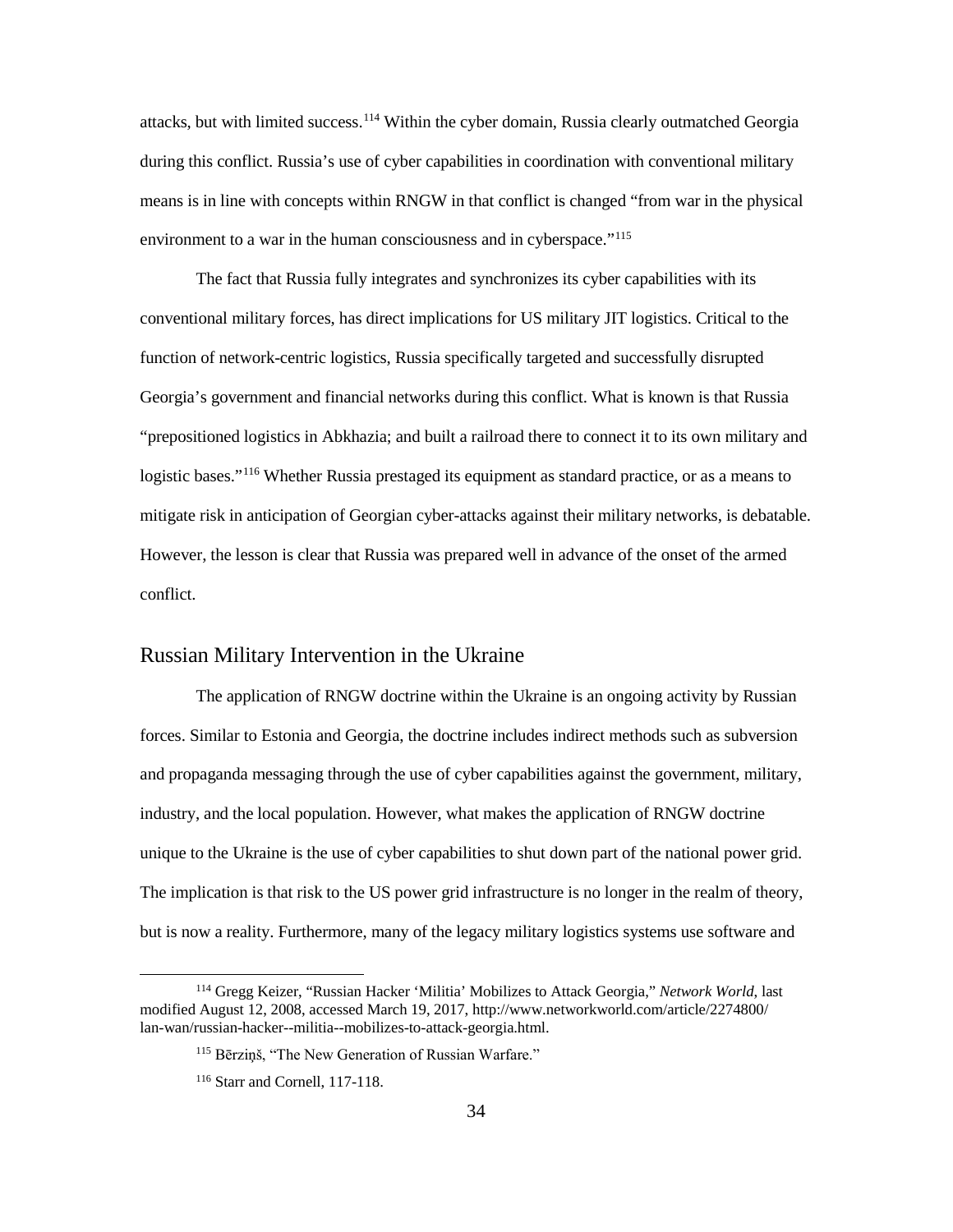during this conflict. Russia's use of cyber capabilities in coordination with conventional military attacks, but with limited success.[114](#page-43-0) Within the cyber domain, Russia clearly outmatched Georgia means is in line with concepts within RNGW in that conflict is changed "from war in the physical environment to a war in the human consciousness and in cyberspace."<sup>115</sup>

 conventional military forces, has direct implications for US military JIT logistics. Critical to the function of network-centric logistics, Russia specifically targeted and successfully disrupted Georgia's government and financial networks during this conflict. What is known is that Russia "prepositioned logistics in Abkhazia; and built a railroad there to connect it to its own military and logistic bases."<sup>116</sup> Whether Russia prestaged its equipment as standard practice, or as a means to mitigate risk in anticipation of Georgian cyber-attacks against their military networks, is debatable. However, the lesson is clear that Russia was prepared well in advance of the onset of the armed The fact that Russia fully integrates and synchronizes its cyber capabilities with its conflict.

## Russian Military Intervention in the Ukraine

 forces. Similar to Estonia and Georgia, the doctrine includes indirect methods such as subversion and propaganda messaging through the use of cyber capabilities against the government, military, industry, and the local population. However, what makes the application of RNGW doctrine The implication is that risk to the US power grid infrastructure is no longer in the realm of theory, but is now a reality. Furthermore, many of the legacy military logistics systems use software and The application of RNGW doctrine within the Ukraine is an ongoing activity by Russian unique to the Ukraine is the use of cyber capabilities to shut down part of the national power grid.

<u>.</u>

<span id="page-43-2"></span><span id="page-43-1"></span><span id="page-43-0"></span><sup>114</sup> Gregg Keizer, "Russian Hacker 'Militia' Mobilizes to Attack Georgia," *Network World*, last modified August 12, 2008, accessed March 19, 2017, http://www.networkworld.com/article/2274800/ lan-wan/russian-hacker--militia--mobilizes-to-attack-georgia.html.

<sup>&</sup>lt;sup>115</sup> Bērziņš, "The New Generation of Russian Warfare."

<sup>116</sup> Starr and Cornell, 117-118.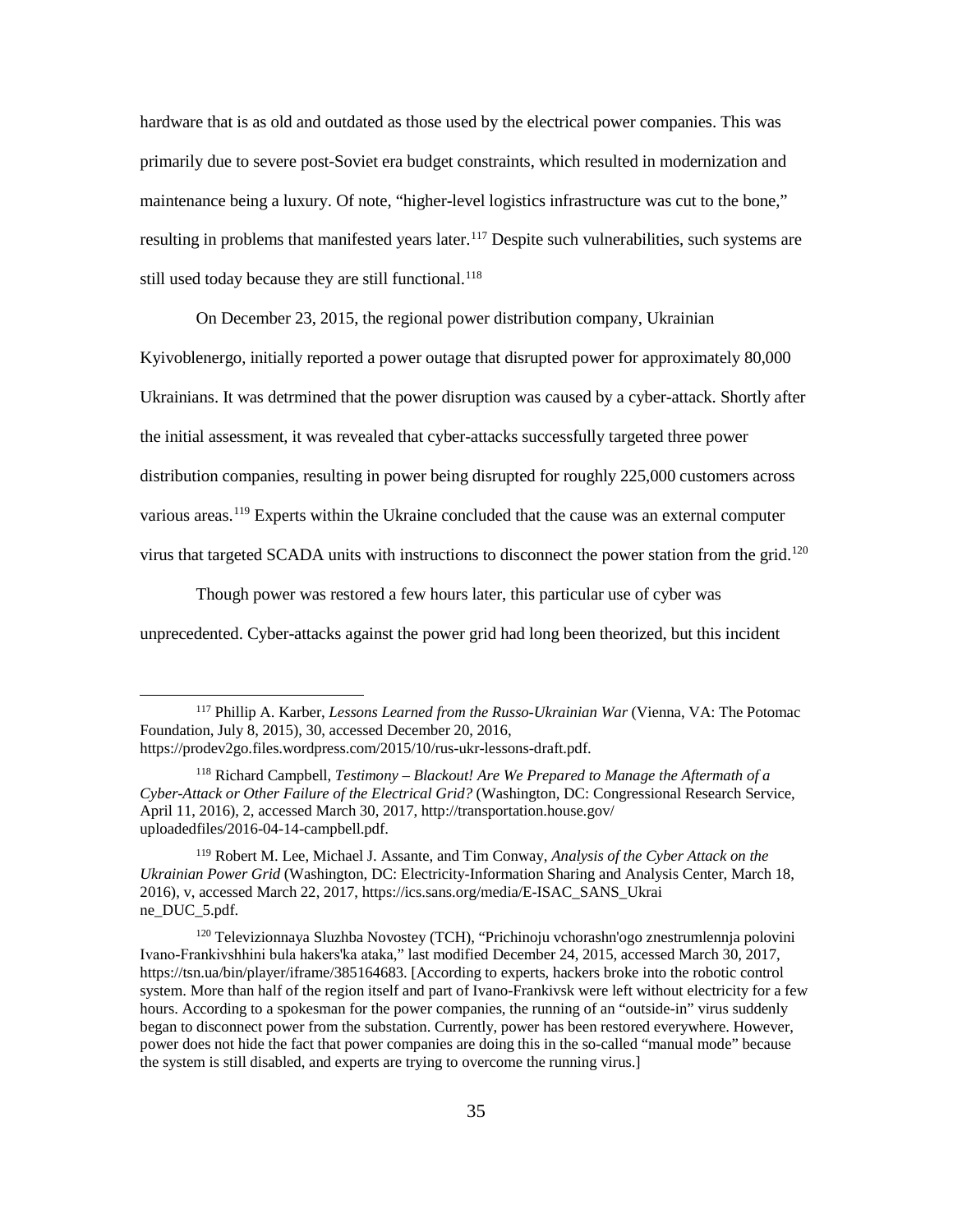hardware that is as old and outdated as those used by the electrical power companies. This was maintenance being a luxury. Of note, "higher-level logistics infrastructure was cut to the bone," resulting in problems that manifested years later.<sup>[117](#page-44-0)</sup> Despite such vulnerabilities, such systems are primarily due to severe post-Soviet era budget constraints, which resulted in modernization and still used today because they are still functional.<sup>118</sup>

On December 23, 2015, the regional power distribution company, Ukrainian

 Ukrainians. It was detrmined that the power disruption was caused by a cyber-attack. Shortly after distribution companies, resulting in power being disrupted for roughly 225,000 customers across Kyivoblenergo, initially reported a power outage that disrupted power for approximately 80,000 the initial assessment, it was revealed that cyber-attacks successfully targeted three power various areas.<sup>119</sup> Experts within the Ukraine concluded that the cause was an external computer virus that targeted SCADA units with instructions to disconnect the power station from the grid.<sup>[120](#page-44-3)</sup>

Though power was restored a few hours later, this particular use of cyber was unprecedented. Cyber-attacks against the power grid had long been theorized, but this incident

<u>.</u>

<span id="page-44-0"></span> Foundation, July 8, 2015), 30, accessed December 20, 2016, 117 Phillip A. Karber, *Lessons Learned from the Russo-Ukrainian War* (Vienna, VA: The Potomac https://prodev2go.files.wordpress.com/2015/10/rus-ukr-lessons-draft.pdf.

<span id="page-44-1"></span><sup>&</sup>lt;sup>118</sup> Richard Campbell, *Testimony – Blackout! Are We Prepared to Manage the Aftermath of a Cyber-Attack or Other Failure of the Electrical Grid?* (Washington, DC: Congressional Research Service, April 11, 2016), 2, accessed March 30, 2017, http://transportation.house.gov/ uploadedfiles/2016-04-14-campbell.pdf.

<span id="page-44-2"></span> 119 Robert M. Lee, Michael J. Assante, and Tim Conway, *Analysis of the Cyber Attack on the Ukrainian Power Grid* (Washington, DC: Electricity-Information Sharing and Analysis Center, March 18, 2016), v, accessed March 22, 2017, https://ics.sans.org/media/E-ISAC\_SANS\_Ukrai ne\_DUC\_5.pdf.

<span id="page-44-3"></span> Іvano-Frankіvshhini bula hakers'ka ataka," last modified December 24, 2015, accessed March 30, 2017, system. More than half of the region itself and part of Ivano-Frankivsk were left without electricity for a few hours. According to a spokesman for the power companies, the running of an "outside-in" virus suddenly power does not hide the fact that power companies are doing this in the so-called "manual mode" because the system is still disabled, and experts are trying to overcome the running virus.] 120 Televizionnaya Sluzhba Novostey (TCH), "Prichinoju vchorashn'ogo znestrumlennja polovini https://tsn.ua/bin/player/iframe/385164683. [According to experts, hackers broke into the robotic control began to disconnect power from the substation. Currently, power has been restored everywhere. However,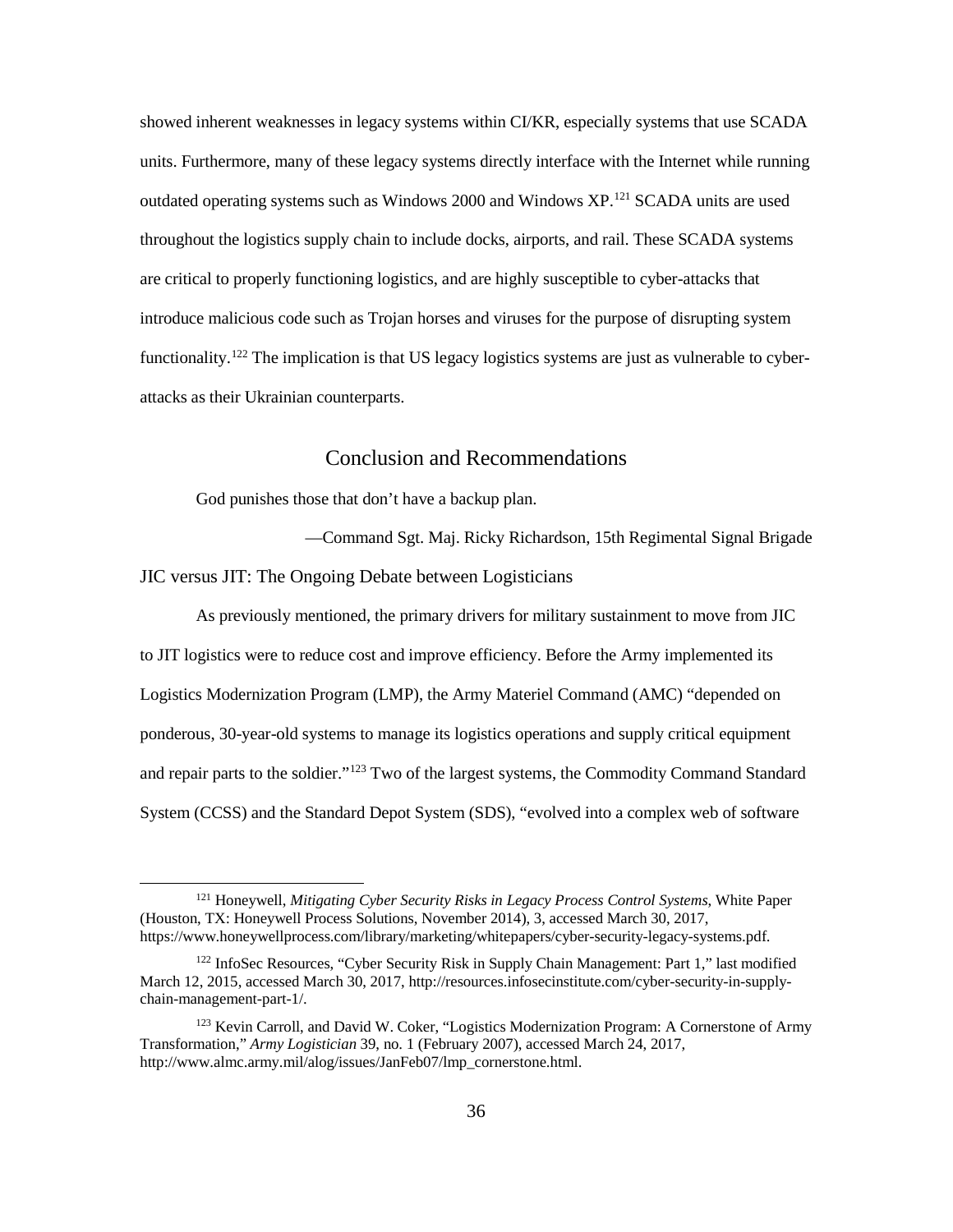showed inherent weaknesses in legacy systems within CI/KR, especially systems that use SCADA units. Furthermore, many of these legacy systems directly interface with the Internet while running outdated operating systems such as Windows 2000 and Windows  $XP^{121}$  $XP^{121}$  $XP^{121}$  SCADA units are used throughout the logistics supply chain to include docks, airports, and rail. These SCADA systems are critical to properly functioning logistics, and are highly susceptible to cyber-attacks that introduce malicious code such as Trojan horses and viruses for the purpose of disrupting system functionality.<sup>[122](#page-45-1)</sup> The implication is that US legacy logistics systems are just as vulnerable to cyberattacks as their Ukrainian counterparts.

## Conclusion and Recommendations

God punishes those that don't have a backup plan.

—Command Sgt. Maj. Ricky Richardson, 15th Regimental Signal Brigade

### JIC versus JIT: The Ongoing Debate between Logisticians

-

 to JIT logistics were to reduce cost and improve efficiency. Before the Army implemented its System (CCSS) and the Standard Depot System (SDS), "evolved into a complex web of software As previously mentioned, the primary drivers for military sustainment to move from JIC Logistics Modernization Program (LMP), the Army Materiel Command (AMC) "depended on ponderous, 30-year-old systems to manage its logistics operations and supply critical equipment and repair parts to the soldier."[123](#page-45-2) Two of the largest systems, the Commodity Command Standard

<span id="page-45-0"></span><sup>121</sup> Honeywell, *Mitigating Cyber Security Risks in Legacy Process Control Systems*, White Paper (Houston, TX: Honeywell Process Solutions, November 2014), 3, accessed March 30, 2017, https://www.honeywellprocess.com/library/marketing/whitepapers/cyber-security-legacy-systems.pdf.

<span id="page-45-1"></span><sup>&</sup>lt;sup>122</sup> InfoSec Resources, "Cyber Security Risk in Supply Chain Management: Part 1," last modified March 12, 2015, accessed March 30, 2017, http://resources.infosecinstitute.com/cyber-security-in-supplychain-management-part-1/.

<span id="page-45-2"></span><sup>&</sup>lt;sup>123</sup> Kevin Carroll, and David W. Coker, "Logistics Modernization Program: A Cornerstone of Army Transformation," *Army Logistician* 39, no. 1 (February 2007), accessed March 24, 2017, http://www.almc.army.mil/alog/issues/JanFeb07/lmp\_cornerstone.html.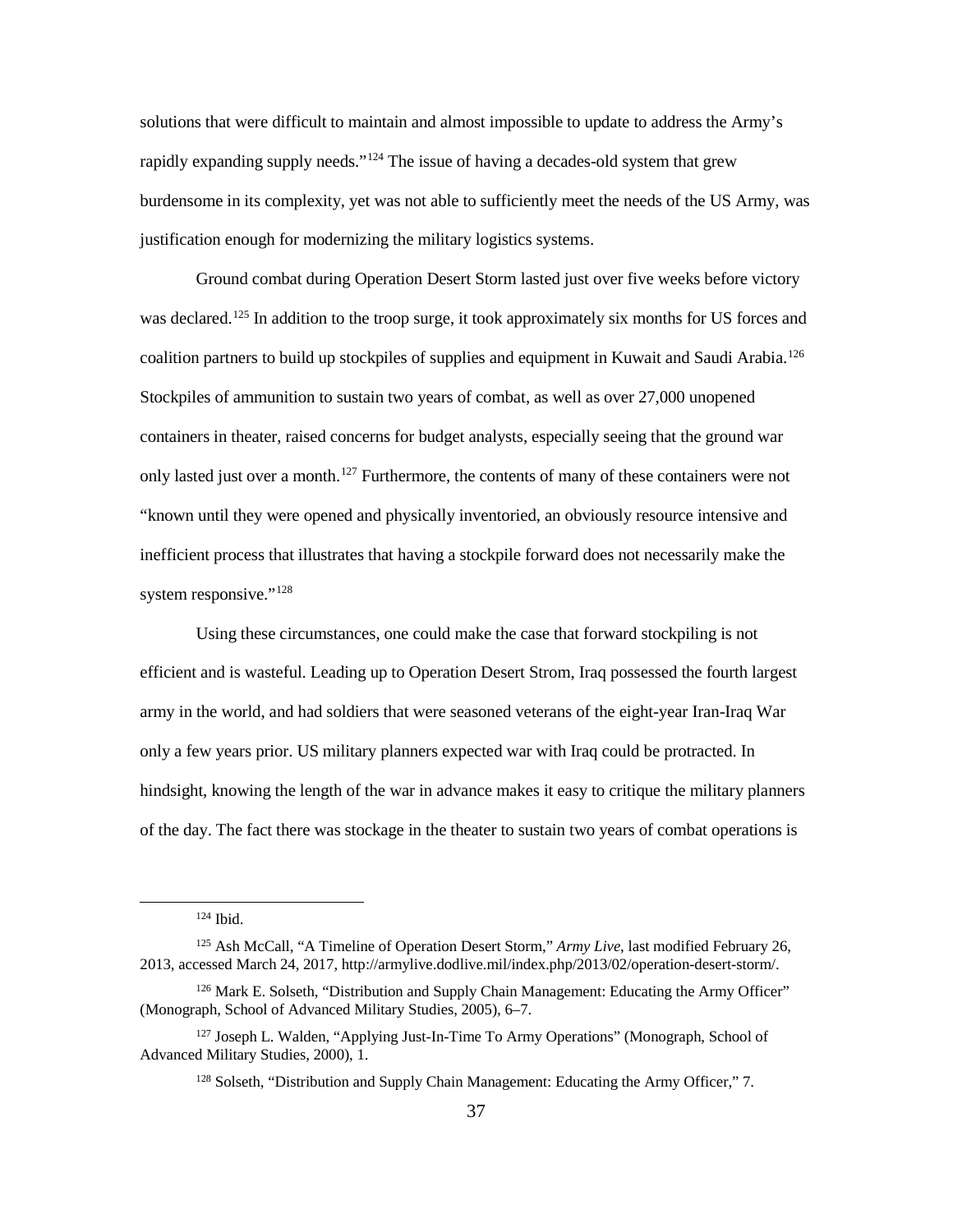solutions that were difficult to maintain and almost impossible to update to address the Army's rapidly expanding supply needs."<sup>124</sup> The issue of having a decades-old system that grew burdensome in its complexity, yet was not able to sufficiently meet the needs of the US Army, was justification enough for modernizing the military logistics systems.

 Ground combat during Operation Desert Storm lasted just over five weeks before victory was declared.<sup>[125](#page-46-1)</sup> In addition to the troop surge, it took approximately six months for US forces and only lasted just over a month.<sup>127</sup> Furthermore, the contents of many of these containers were not coalition partners to build up stockpiles of supplies and equipment in Kuwait and Saudi Arabia.<sup>126</sup> Stockpiles of ammunition to sustain two years of combat, as well as over 27,000 unopened containers in theater, raised concerns for budget analysts, especially seeing that the ground war "known until they were opened and physically inventoried, an obviously resource intensive and inefficient process that illustrates that having a stockpile forward does not necessarily make the system responsive."<sup>[128](#page-46-4)</sup>

 efficient and is wasteful. Leading up to Operation Desert Strom, Iraq possessed the fourth largest only a few years prior. US military planners expected war with Iraq could be protracted. In hindsight, knowing the length of the war in advance makes it easy to critique the military planners of the day. The fact there was stockage in the theater to sustain two years of combat operations is Using these circumstances, one could make the case that forward stockpiling is not army in the world, and had soldiers that were seasoned veterans of the eight-year Iran-Iraq War

<span id="page-46-0"></span><u>.</u>

 124 Ibid.

<span id="page-46-1"></span> 125 Ash McCall, "A Timeline of Operation Desert Storm," *Army Live*, last modified February 26, 2013, accessed March 24, 2017, http://armylive.dodlive.mil/index.php/2013/02/operation-desert-storm/.

<span id="page-46-2"></span><sup>&</sup>lt;sup>126</sup> Mark E. Solseth, "Distribution and Supply Chain Management: Educating the Army Officer" (Monograph, School of Advanced Military Studies, 2005), 6–7.

<span id="page-46-4"></span><span id="page-46-3"></span><sup>&</sup>lt;sup>127</sup> Joseph L. Walden, "Applying Just-In-Time To Army Operations" (Monograph, School of Advanced Military Studies, 2000), 1.

<sup>128</sup> Solseth, "Distribution and Supply Chain Management: Educating the Army Officer," 7.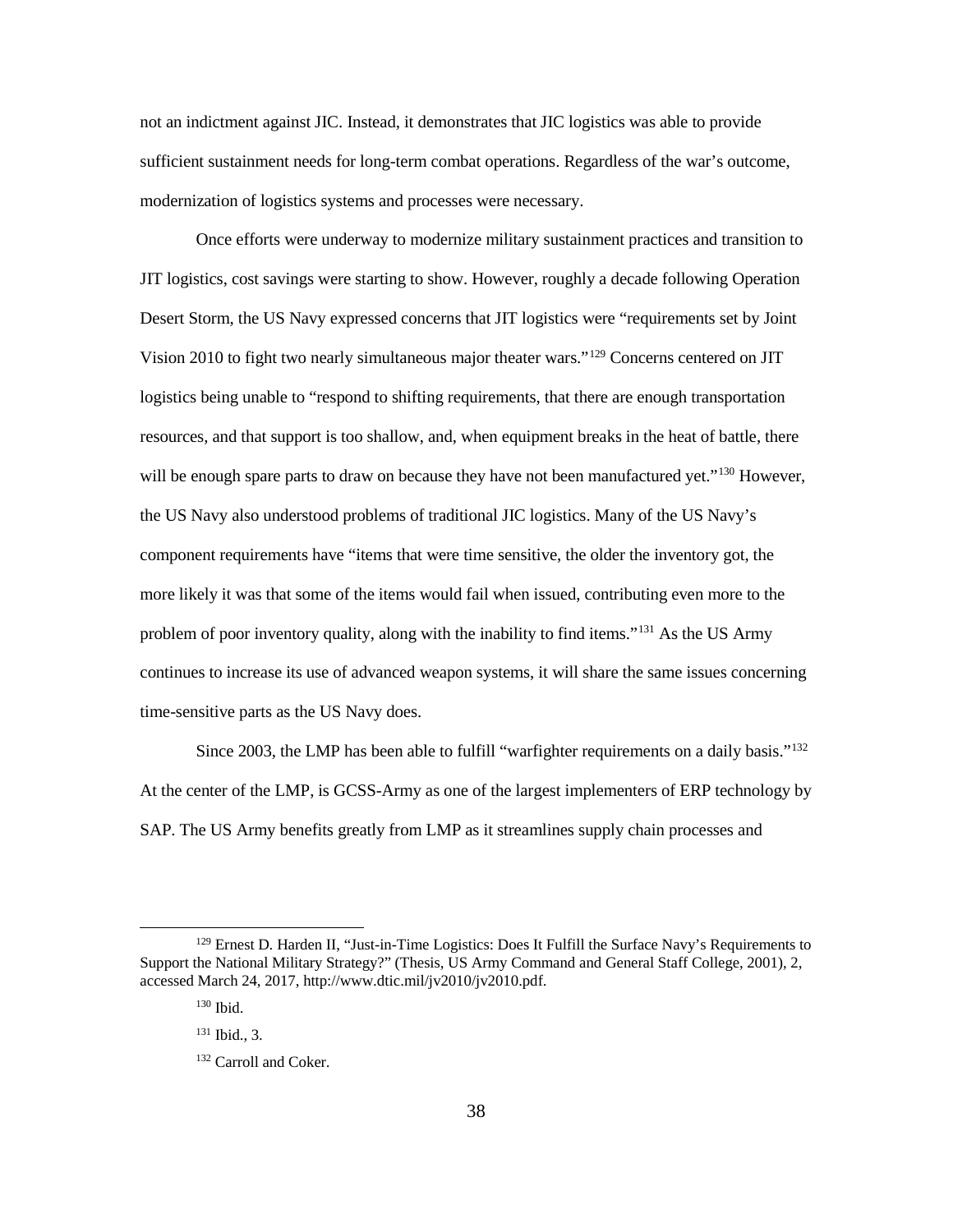not an indictment against JIC. Instead, it demonstrates that JIC logistics was able to provide sufficient sustainment needs for long-term combat operations. Regardless of the war's outcome, modernization of logistics systems and processes were necessary.

 Once efforts were underway to modernize military sustainment practices and transition to Desert Storm, the US Navy expressed concerns that JIT logistics were "requirements set by Joint logistics being unable to "respond to shifting requirements, that there are enough transportation the US Navy also understood problems of traditional JIC logistics. Many of the US Navy's component requirements have "items that were time sensitive, the older the inventory got, the problem of poor inventory quality, along with the inability to find items."<sup>131</sup> As the US Army time-sensitive parts as the US Navy does. JIT logistics, cost savings were starting to show. However, roughly a decade following Operation Vision 2010 to fight two nearly simultaneous major theater wars."[129](#page-47-0) Concerns centered on JIT resources, and that support is too shallow, and, when equipment breaks in the heat of battle, there will be enough spare parts to draw on because they have not been manufactured yet."<sup>[130](#page-47-1)</sup> However, more likely it was that some of the items would fail when issued, contributing even more to the continues to increase its use of advanced weapon systems, it will share the same issues concerning

Since 2003, the LMP has been able to fulfill "warfighter requirements on a daily basis."<sup>[132](#page-47-3)</sup> At the center of the LMP, is GCSS-Army as one of the largest implementers of ERP technology by SAP. The US Army benefits greatly from LMP as it streamlines supply chain processes and

 $\overline{a}$ 

<span id="page-47-3"></span><span id="page-47-2"></span><span id="page-47-1"></span><span id="page-47-0"></span><sup>&</sup>lt;sup>129</sup> Ernest D. Harden II, "Just-in-Time Logistics: Does It Fulfill the Surface Navy's Requirements to Support the National Military Strategy?" (Thesis, US Army Command and General Staff College, 2001), 2, accessed March 24, 2017, http://www.dtic.mil/jv2010/jv2010.pdf.

 130 Ibid.

 131 Ibid., 3.

<sup>&</sup>lt;sup>132</sup> Carroll and Coker.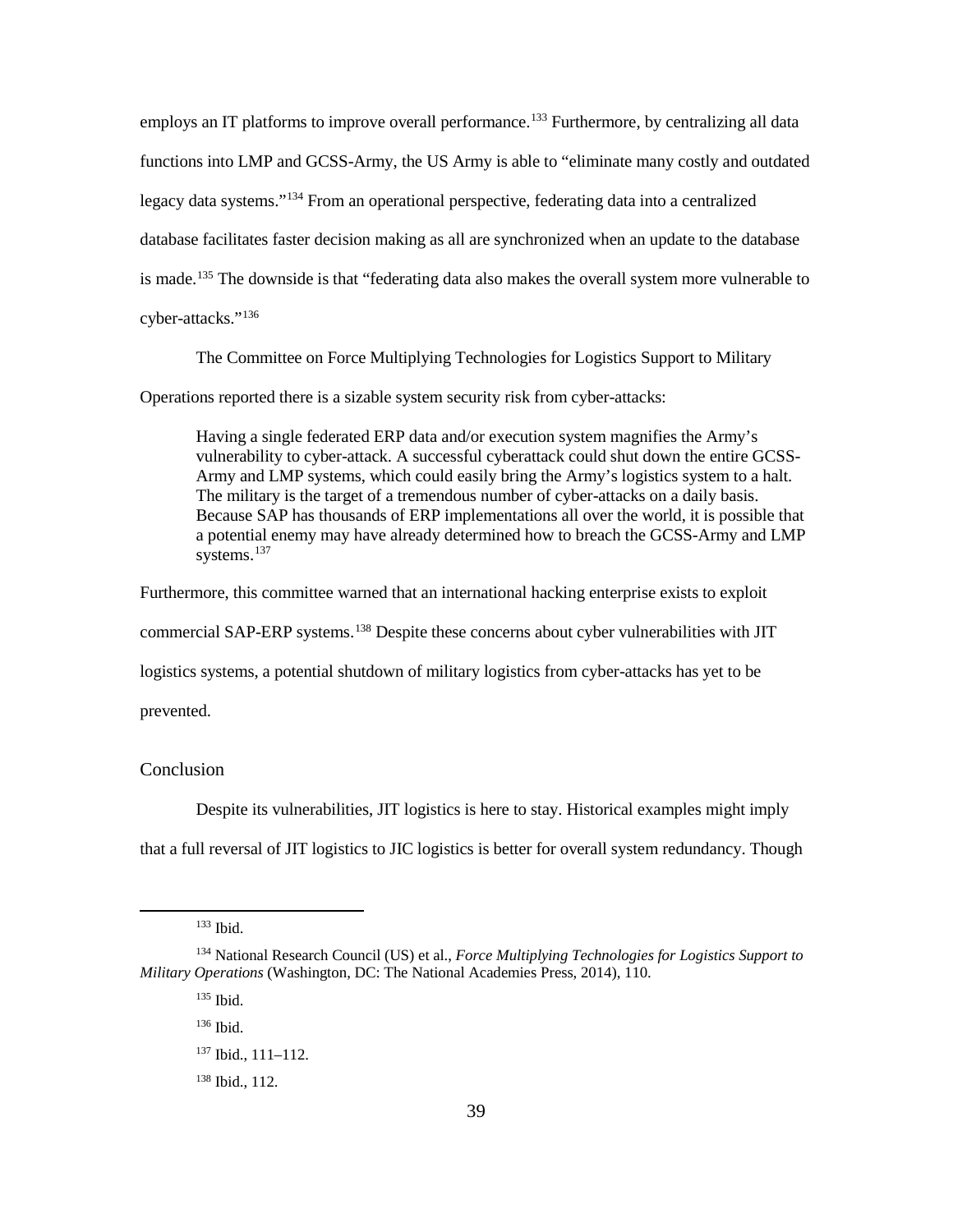employs an IT platforms to improve overall performance.<sup>133</sup> Furthermore, by centralizing all data is made.<sup>[135](#page-48-2)</sup> The downside is that "federating data also makes the overall system more vulnerable to functions into LMP and GCSS-Army, the US Army is able to "eliminate many costly and outdated legacy data systems.["134](#page-48-1) From an operational perspective, federating data into a centralized database facilitates faster decision making as all are synchronized when an update to the database cyber-attacks."[136](#page-48-3)

The Committee on Force Multiplying Technologies for Logistics Support to Military

Operations reported there is a sizable system security risk from cyber-attacks:

 Having a single federated ERP data and/or execution system magnifies the Army's Because SAP has thousands of ERP implementations all over the world, it is possible that a potential enemy may have already determined how to breach the GCSS-Army and LMP vulnerability to cyber-attack. A successful cyberattack could shut down the entire GCSS-Army and LMP systems, which could easily bring the Army's logistics system to a halt. The military is the target of a tremendous number of cyber-attacks on a daily basis. systems.<sup>[137](#page-48-4)</sup>

Furthermore, this committee warned that an international hacking enterprise exists to exploit

commercial SAP-ERP systems.<sup>138</sup> Despite these concerns about cyber vulnerabilities with JIT

logistics systems, a potential shutdown of military logistics from cyber-attacks has yet to be

prevented.

### Conclusion

<span id="page-48-0"></span> $\ddot{\phantom{a}}$ 

Despite its vulnerabilities, JIT logistics is here to stay. Historical examples might imply

that a full reversal of JIT logistics to JIC logistics is better for overall system redundancy. Though

 133 Ibid.

<span id="page-48-5"></span><span id="page-48-4"></span><span id="page-48-3"></span><span id="page-48-2"></span><span id="page-48-1"></span> 134 National Research Council (US) et al., *Force Multiplying Technologies for Logistics Support to Military Operations* (Washington, DC: The National Academies Press, 2014), 110.

 135 Ibid.

 136 Ibid.

<sup>137</sup> Ibid., 111–112.

 138 Ibid., 112.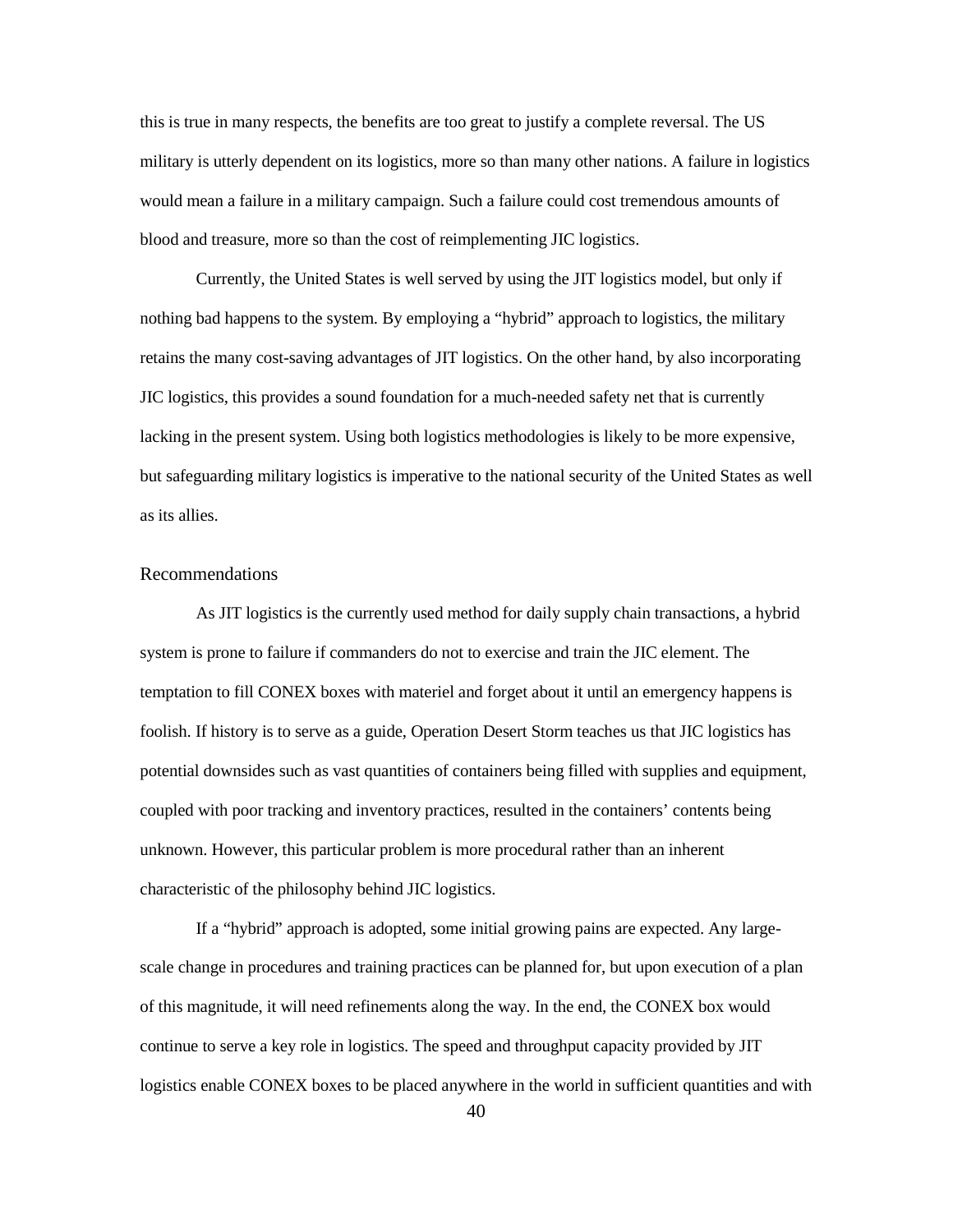this is true in many respects, the benefits are too great to justify a complete reversal. The US would mean a failure in a military campaign. Such a failure could cost tremendous amounts of military is utterly dependent on its logistics, more so than many other nations. A failure in logistics blood and treasure, more so than the cost of reimplementing JIC logistics.

 Currently, the United States is well served by using the JIT logistics model, but only if lacking in the present system. Using both logistics methodologies is likely to be more expensive, nothing bad happens to the system. By employing a "hybrid" approach to logistics, the military retains the many cost-saving advantages of JIT logistics. On the other hand, by also incorporating JIC logistics, this provides a sound foundation for a much-needed safety net that is currently but safeguarding military logistics is imperative to the national security of the United States as well as its allies.

### Recommendations

 As JIT logistics is the currently used method for daily supply chain transactions, a hybrid system is prone to failure if commanders do not to exercise and train the JIC element. The temptation to fill CONEX boxes with materiel and forget about it until an emergency happens is foolish. If history is to serve as a guide, Operation Desert Storm teaches us that JIC logistics has coupled with poor tracking and inventory practices, resulted in the containers' contents being potential downsides such as vast quantities of containers being filled with supplies and equipment, unknown. However, this particular problem is more procedural rather than an inherent characteristic of the philosophy behind JIC logistics.

 If a "hybrid" approach is adopted, some initial growing pains are expected. Any large- of this magnitude, it will need refinements along the way. In the end, the CONEX box would scale change in procedures and training practices can be planned for, but upon execution of a plan continue to serve a key role in logistics. The speed and throughput capacity provided by JIT logistics enable CONEX boxes to be placed anywhere in the world in sufficient quantities and with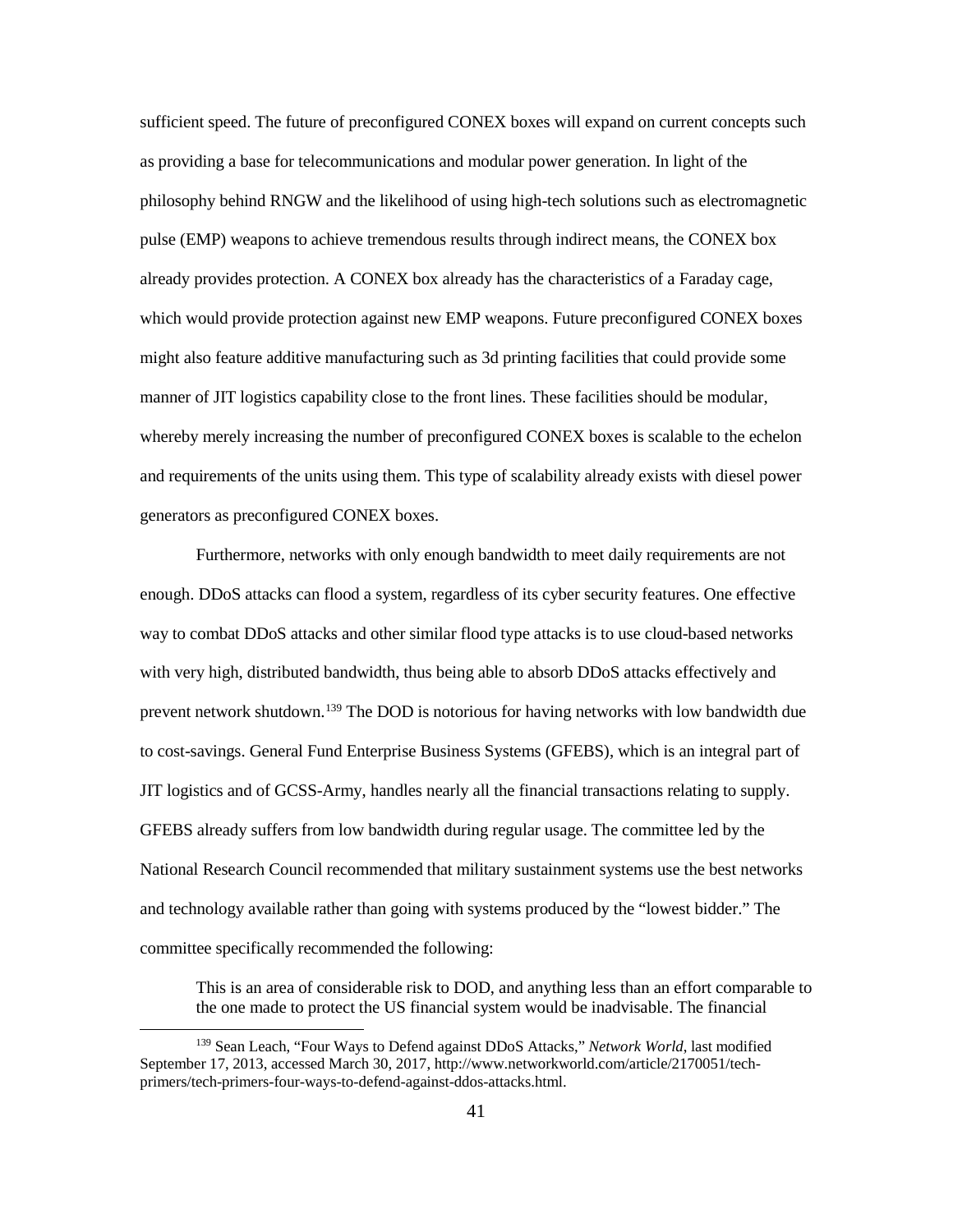as providing a base for telecommunications and modular power generation. In light of the which would provide protection against new EMP weapons. Future preconfigured CONEX boxes might also feature additive manufacturing such as 3d printing facilities that could provide some sufficient speed. The future of preconfigured CONEX boxes will expand on current concepts such philosophy behind RNGW and the likelihood of using high-tech solutions such as electromagnetic pulse (EMP) weapons to achieve tremendous results through indirect means, the CONEX box already provides protection. A CONEX box already has the characteristics of a Faraday cage, manner of JIT logistics capability close to the front lines. These facilities should be modular, whereby merely increasing the number of preconfigured CONEX boxes is scalable to the echelon and requirements of the units using them. This type of scalability already exists with diesel power generators as preconfigured CONEX boxes.

 enough. DDoS attacks can flood a system, regardless of its cyber security features. One effective with very high, distributed bandwidth, thus being able to absorb DDoS attacks effectively and to cost-savings. General Fund Enterprise Business Systems (GFEBS), which is an integral part of JIT logistics and of GCSS-Army, handles nearly all the financial transactions relating to supply. GFEBS already suffers from low bandwidth during regular usage. The committee led by the and technology available rather than going with systems produced by the "lowest bidder." The Furthermore, networks with only enough bandwidth to meet daily requirements are not way to combat DDoS attacks and other similar flood type attacks is to use cloud-based networks prevent network shutdown.[139](#page-50-0) The DOD is notorious for having networks with low bandwidth due National Research Council recommended that military sustainment systems use the best networks committee specifically recommended the following:

 the one made to protect the US financial system would be inadvisable. The financial This is an area of considerable risk to DOD, and anything less than an effort comparable to

-

<span id="page-50-0"></span> September 17, 2013, accessed March 30, 2017, http://www.networkworld.com/article/2170051/tech-139 Sean Leach, "Four Ways to Defend against DDoS Attacks," *Network World*, last modified primers/tech-primers-four-ways-to-defend-against-ddos-attacks.html.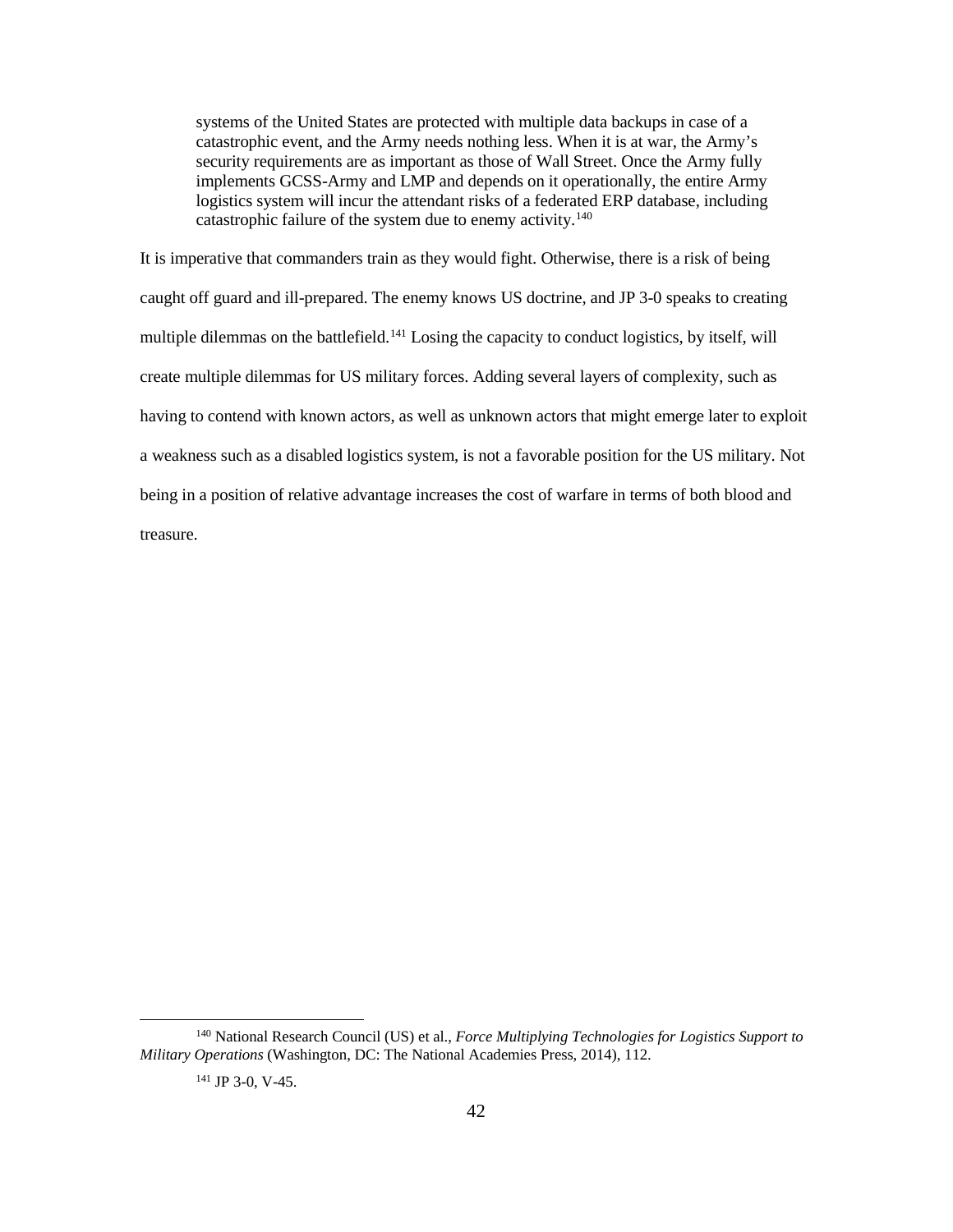systems of the United States are protected with multiple data backups in case of a catastrophic event, and the Army needs nothing less. When it is at war, the Army's implements GCSS-Army and LMP and depends on it operationally, the entire Army security requirements are as important as those of Wall Street. Once the Army fully logistics system will incur the attendant risks of a federated ERP database, including catastrophic failure of the system due to enemy activity.<sup>140</sup>

 caught off guard and ill-prepared. The enemy knows US doctrine, and JP 3-0 speaks to creating multiple dilemmas on the battlefield.<sup>[141](#page-51-1)</sup> Losing the capacity to conduct logistics, by itself, will create multiple dilemmas for US military forces. Adding several layers of complexity, such as having to contend with known actors, as well as unknown actors that might emerge later to exploit a weakness such as a disabled logistics system, is not a favorable position for the US military. Not It is imperative that commanders train as they would fight. Otherwise, there is a risk of being being in a position of relative advantage increases the cost of warfare in terms of both blood and treasure.

-

<span id="page-51-1"></span><span id="page-51-0"></span> 140 National Research Council (US) et al., *Force Multiplying Technologies for Logistics Support to Military Operations* (Washington, DC: The National Academies Press, 2014), 112.

 $141$  JP 3-0, V-45.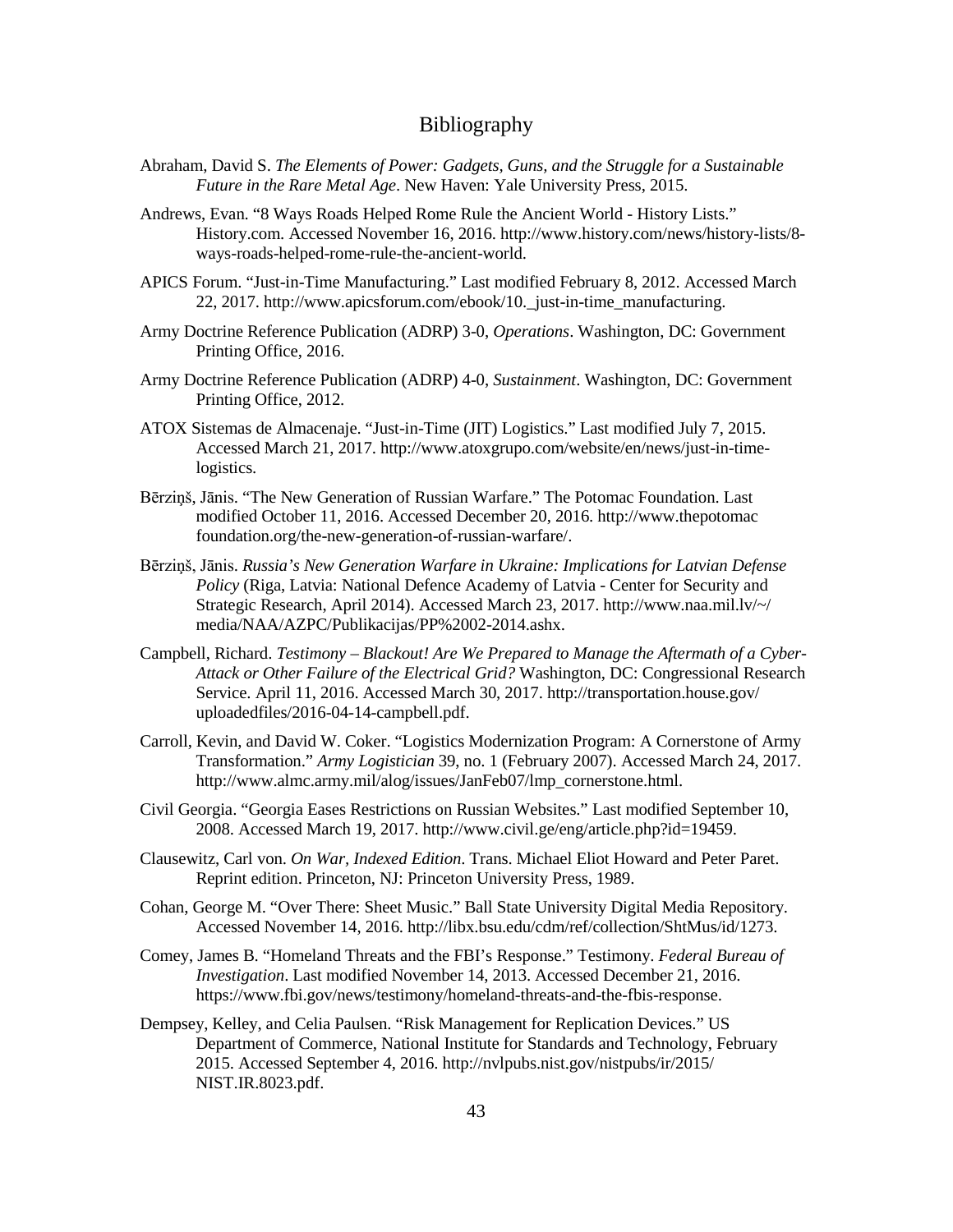## Bibliography

- *Future in the Rare Metal Age*. New Haven: Yale University Press, 2015. Abraham, David S. *The Elements of Power: Gadgets, Guns, and the Struggle for a Sustainable*
- Andrews, Evan. "8 Ways Roads Helped Rome Rule the Ancient World History Lists." History.com. Accessed November 16, 2016. http://www.history.com/news/history-lists/8 ways-roads-helped-rome-rule-the-ancient-world.
- APICS Forum. "Just-in-Time Manufacturing." Last modified February 8, 2012. Accessed March 22, 2017. http://www.apicsforum.com/ebook/10.\_just-in-time\_manufacturing.
- Army Doctrine Reference Publication (ADRP) 3-0, *Operations*. Washington, DC: Government Printing Office, 2016.
- Army Doctrine Reference Publication (ADRP) 4-0, *Sustainment*. Washington, DC: Government Printing Office, 2012.
- ATOX Sistemas de Almacenaje. "Just-in-Time (JIT) Logistics." Last modified July 7, 2015. Accessed March 21, 2017. http://www.atoxgrupo.com/website/en/news/just-in-timelogistics.
- Bērziņš, Jānis. "The New Generation of Russian Warfare." The Potomac Foundation. Last modified October 11, 2016. Accessed December 20, 2016. http://www.thepotomac foundation.org/the-new-generation-of-russian-warfare/.
- Bērziņš, Jānis. *Russia's New Generation Warfare in Ukraine: Implications for Latvian Defense Policy* (Riga, Latvia: National Defence Academy of Latvia - Center for Security and Strategic Research, April 2014). Accessed March 23, 2017. http://www.naa.mil.lv/~/ media/NAA/AZPC/Publikacijas/PP%2002-2014.ashx.
- Campbell, Richard. *Testimony Blackout! Are We Prepared to Manage the Aftermath of a Cyber- Attack or Other Failure of the Electrical Grid?* Washington, DC: Congressional Research Service. April 11, 2016. Accessed March 30, 2017. http://transportation.house.gov/ uploadedfiles/2016-04-14-campbell.pdf.
- Carroll, Kevin, and David W. Coker. "Logistics Modernization Program: A Cornerstone of Army Transformation." *Army Logistician* 39, no. 1 (February 2007). Accessed March 24, 2017. http://www.almc.army.mil/alog/issues/JanFeb07/lmp\_cornerstone.html.
- Civil Georgia. "Georgia Eases Restrictions on Russian Websites." Last modified September 10, 2008. Accessed March 19, 2017. http://www.civil.ge/eng/article.php?id=19459.
- Clausewitz, Carl von. *On War, Indexed Edition*. Trans. Michael Eliot Howard and Peter Paret. Reprint edition. Princeton, NJ: Princeton University Press, 1989.
- Cohan, George M. "Over There: Sheet Music." Ball State University Digital Media Repository. Accessed November 14, 2016. http://libx.bsu.edu/cdm/ref/collection/ShtMus/id/1273.
- Comey, James B. "Homeland Threats and the FBI's Response." Testimony. *Federal Bureau of Investigation*. Last modified November 14, 2013. Accessed December 21, 2016. https://www.fbi.gov/news/testimony/homeland-threats-and-the-fbis-response.
- Dempsey, Kelley, and Celia Paulsen. "Risk Management for Replication Devices." US Department of Commerce, National Institute for Standards and Technology, February 2015. Accessed September 4, 2016. http://nvlpubs.nist.gov/nistpubs/ir/2015/ NIST.IR.8023.pdf.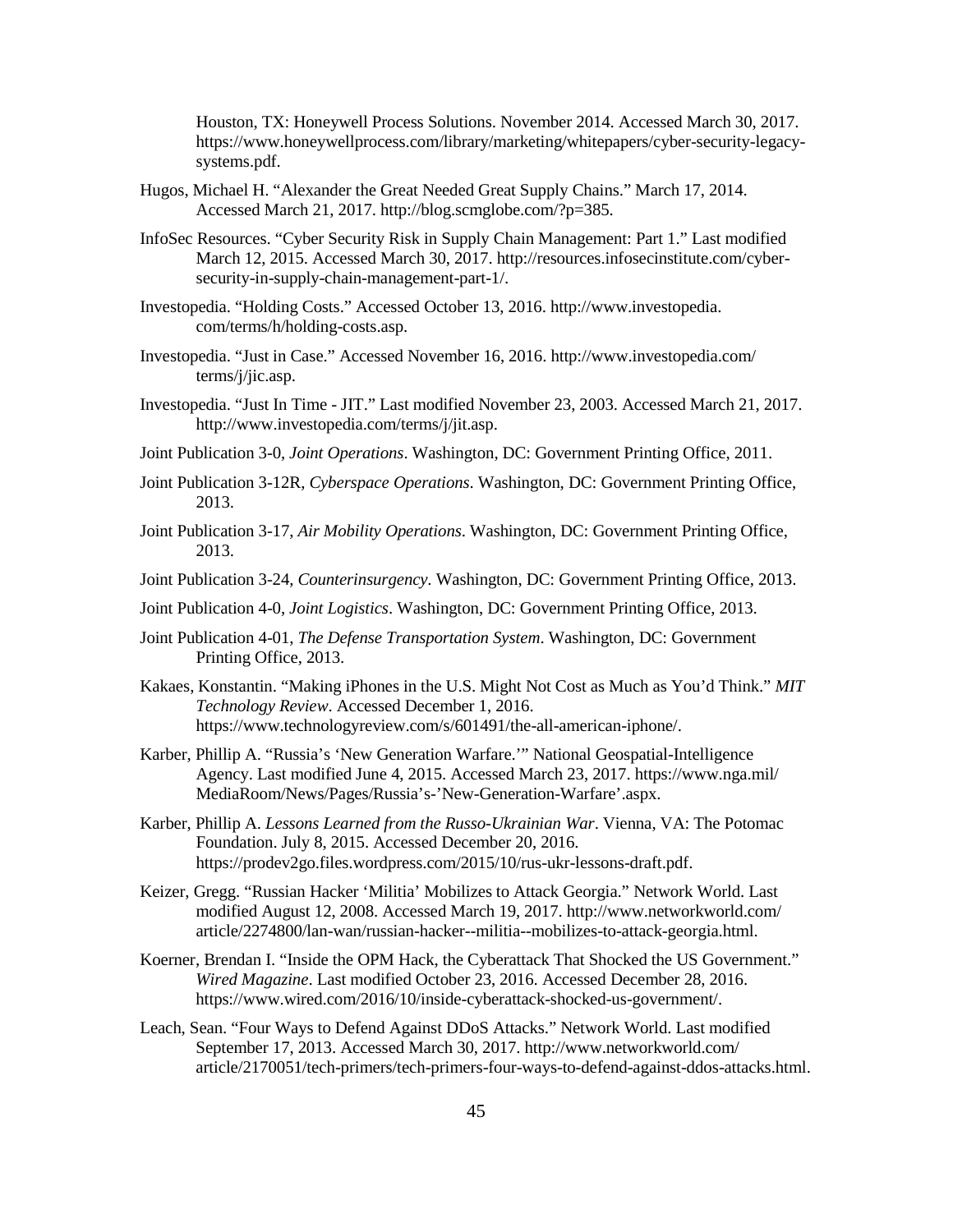Houston, TX: Honeywell Process Solutions. November 2014. Accessed March 30, 2017. https://www.honeywellprocess.com/library/marketing/whitepapers/cyber-security-legacysystems.pdf.

- Hugos, Michael H. "Alexander the Great Needed Great Supply Chains." March 17, 2014. Accessed March 21, 2017. http://blog.scmglobe.com/?p=385.
- InfoSec Resources. "Cyber Security Risk in Supply Chain Management: Part 1." Last modified March 12, 2015. Accessed March 30, 2017. http://resources.infosecinstitute.com/cybersecurity-in-supply-chain-management-part-1/.
- Investopedia. "Holding Costs." Accessed October 13, 2016. http://www.investopedia. com/terms/h/holding-costs.asp.
- Investopedia. "Just in Case." Accessed November 16, 2016. http://www.investopedia.com/ terms/j/jic.asp.
- Investopedia. "Just In Time JIT." Last modified November 23, 2003. Accessed March 21, 2017. http://www.investopedia.com/terms/j/jit.asp.
- Joint Publication 3-0, *Joint Operations*. Washington, DC: Government Printing Office, 2011.
- Joint Publication 3-12R, *Cyberspace Operations*. Washington, DC: Government Printing Office, 2013.
- Joint Publication 3-17, *Air Mobility Operations*. Washington, DC: Government Printing Office, 2013.
- Joint Publication 3-24, *Counterinsurgency.* Washington, DC: Government Printing Office, 2013.
- Joint Publication 4-0, *Joint Logistics*. Washington, DC: Government Printing Office, 2013.
- Joint Publication 4-01, *The Defense Transportation System*. Washington, DC: Government Printing Office, 2013.
- Kakaes, Konstantin. "Making iPhones in the U.S. Might Not Cost as Much as You'd Think." *MIT Technology Review*. Accessed December 1, 2016. https://www.technologyreview.com/s/601491/the-all-american-iphone/.
- Karber, Phillip A. "Russia's 'New Generation Warfare.'" National Geospatial-Intelligence Agency. Last modified June 4, 2015. Accessed March 23, 2017. https://www.nga.mil/ MediaRoom/News/Pages/Russia's-'New-Generation-Warfare'.aspx.
- Karber, Phillip A. *Lessons Learned from the Russo-Ukrainian War*. Vienna, VA: The Potomac Foundation. July 8, 2015. Accessed December 20, 2016. https://prodev2go.files.wordpress.com/2015/10/rus-ukr-lessons-draft.pdf.
- Keizer, Gregg. "Russian Hacker 'Militia' Mobilizes to Attack Georgia." Network World. Last modified August 12, 2008. Accessed March 19, 2017. http://www.networkworld.com/ article/2274800/lan-wan/russian-hacker--militia--mobilizes-to-attack-georgia.html.
- Koerner, Brendan I. "Inside the OPM Hack, the Cyberattack That Shocked the US Government." *Wired Magazine*. Last modified October 23, 2016. Accessed December 28, 2016. https://www.wired.com/2016/10/inside-cyberattack-shocked-us-government/.
- Leach, Sean. "Four Ways to Defend Against DDoS Attacks." Network World. Last modified September 17, 2013. Accessed March 30, 2017. http://www.networkworld.com/ article/2170051/tech-primers/tech-primers-four-ways-to-defend-against-ddos-attacks.html.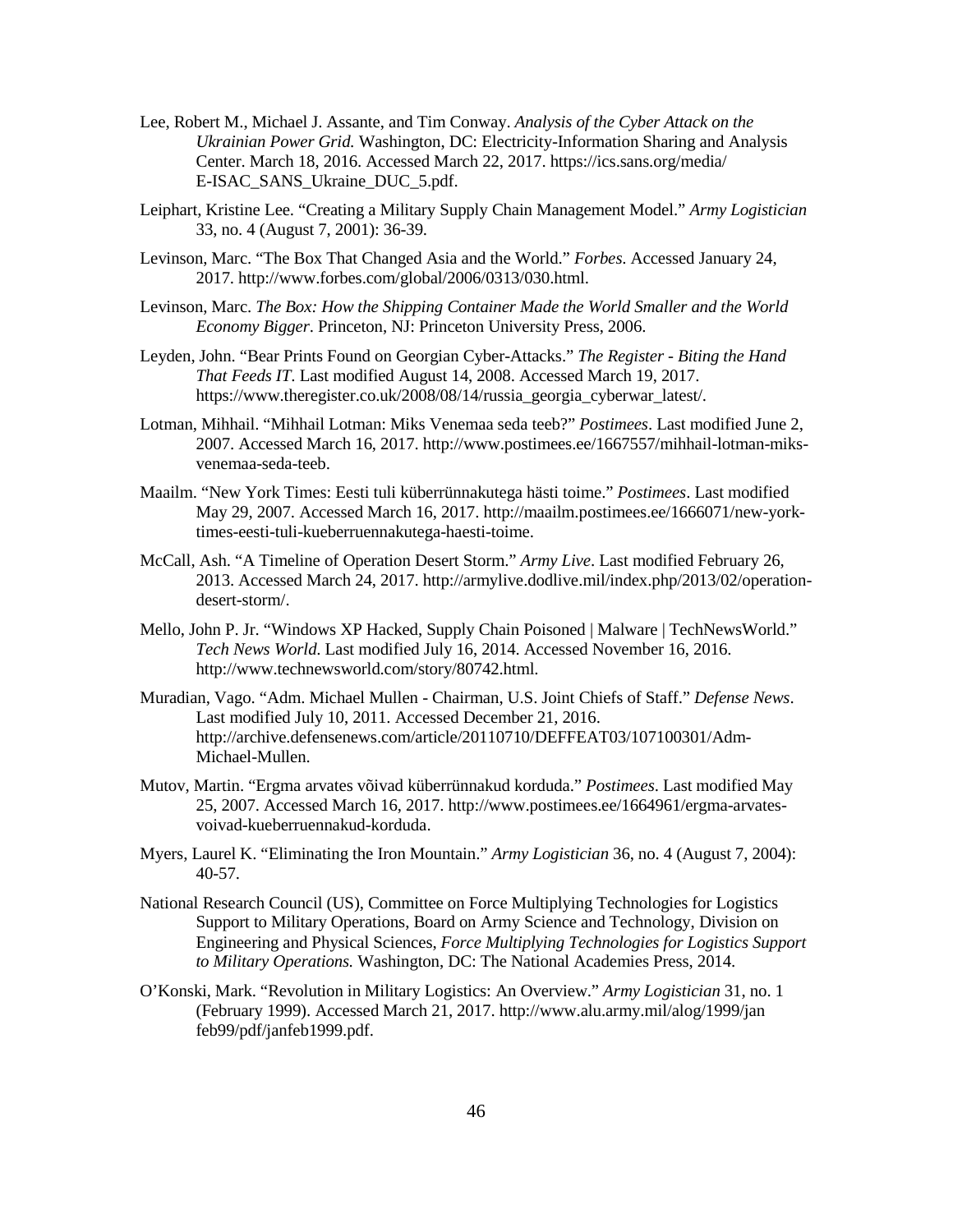- Lee, Robert M., Michael J. Assante, and Tim Conway. *Analysis of the Cyber Attack on the Ukrainian Power Grid.* Washington, DC: Electricity-Information Sharing and Analysis Center. March 18, 2016. Accessed March 22, 2017. https://ics.sans.org/media/ E-ISAC\_SANS\_Ukraine\_DUC\_5.pdf.
- Leiphart, Kristine Lee. "Creating a Military Supply Chain Management Model." *Army Logistician*  33, no. 4 (August 7, 2001): 36-39.
- Levinson, Marc. "The Box That Changed Asia and the World." *Forbes*. Accessed January 24, 2017. http://www.forbes.com/global/2006/0313/030.html.
- Levinson, Marc. *The Box: How the Shipping Container Made the World Smaller and the World Economy Bigger*. Princeton, NJ: Princeton University Press, 2006.
- Leyden, John. "Bear Prints Found on Georgian Cyber-Attacks." *The Register - Biting the Hand That Feeds IT*. Last modified August 14, 2008. Accessed March 19, 2017. https://www.theregister.co.uk/2008/08/14/russia\_georgia\_cyberwar\_latest/.
- Lotman, Mihhail. "Mihhail Lotman: Miks Venemaa seda teeb?" *Postimees*. Last modified June 2, 2007. Accessed March 16, 2017. http://www.postimees.ee/1667557/mihhail-lotman-miksvenemaa-seda-teeb.
- Maailm. "New York Times: Eesti tuli küberrünnakutega hästi toime." *Postimees*. Last modified May 29, 2007. Accessed March 16, 2017. http://maailm.postimees.ee/1666071/new-yorktimes-eesti-tuli-kueberruennakutega-haesti-toime.
- McCall, Ash. "A Timeline of Operation Desert Storm." *Army Live*. Last modified February 26, 2013. Accessed March 24, 2017. http://armylive.dodlive.mil/index.php/2013/02/operationdesert-storm/.
- Mello, John P. Jr. "Windows XP Hacked, Supply Chain Poisoned | Malware | TechNewsWorld." *Tech News World*. Last modified July 16, 2014. Accessed November 16, 2016. http://www.technewsworld.com/story/80742.html.
- Muradian, Vago. "Adm. Michael Mullen Chairman, U.S. Joint Chiefs of Staff." *Defense News*. Last modified July 10, 2011. Accessed December 21, 2016. http://archive.defensenews.com/article/20110710/DEFFEAT03/107100301/Adm-Michael-Mullen.
- Mutov, Martin. "Ergma arvates võivad küberrünnakud korduda." *Postimees*. Last modified May 25, 2007. Accessed March 16, 2017. http://www.postimees.ee/1664961/ergma-arvatesvoivad-kueberruennakud-korduda.
- Myers, Laurel K. "Eliminating the Iron Mountain." *Army Logistician* 36, no. 4 (August 7, 2004): 40-57.
- National Research Council (US), Committee on Force Multiplying Technologies for Logistics Support to Military Operations, Board on Army Science and Technology, Division on Engineering and Physical Sciences, *Force Multiplying Technologies for Logistics Support to Military Operations.* Washington, DC: The National Academies Press, 2014.
- O'Konski, Mark. "Revolution in Military Logistics: An Overview." *Army Logistician* 31, no. 1 (February 1999). Accessed March 21, 2017. http://www.alu.army.mil/alog/1999/jan feb99/pdf/janfeb1999.pdf.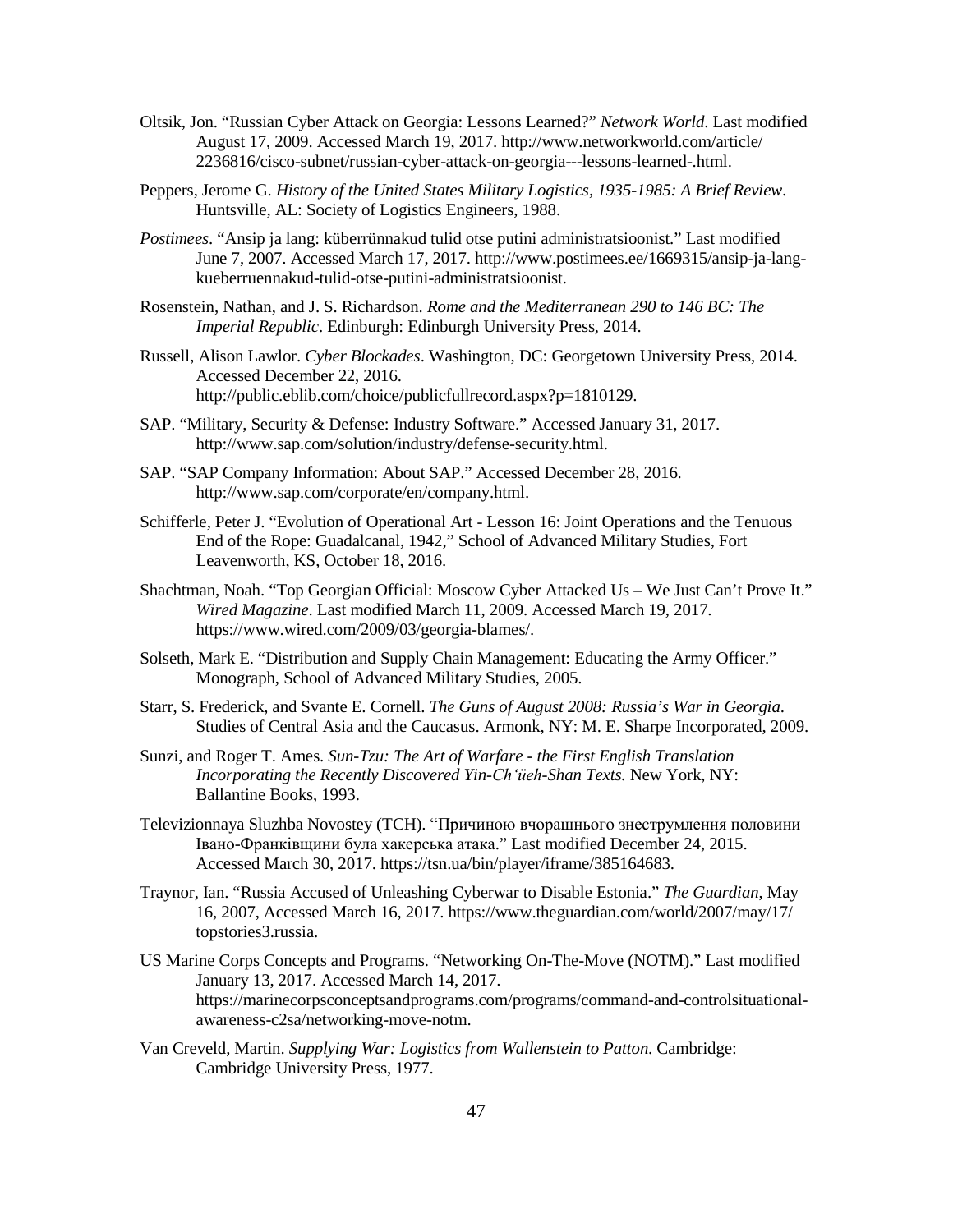- Oltsik, Jon. "Russian Cyber Attack on Georgia: Lessons Learned?" *Network World*. Last modified August 17, 2009. Accessed March 19, 2017. http://www.networkworld.com/article/ 2236816/cisco-subnet/russian-cyber-attack-on-georgia---lessons-learned-.html.
- Peppers, Jerome G. *History of the United States Military Logistics, 1935-1985: A Brief Review*. Huntsville, AL: Society of Logistics Engineers, 1988.
- *Postimees*. "Ansip ja lang: küberrünnakud tulid otse putini administratsioonist." Last modified June 7, 2007. Accessed March 17, 2017. http://www.postimees.ee/1669315/ansip-ja-langkueberruennakud-tulid-otse-putini-administratsioonist.
- Rosenstein, Nathan, and J. S. Richardson. *Rome and the Mediterranean 290 to 146 BC: The Imperial Republic*. Edinburgh: Edinburgh University Press, 2014.
- Accessed December 22, 2016. Russell, Alison Lawlor. *Cyber Blockades*. Washington, DC: Georgetown University Press, 2014. http://public.eblib.com/choice/publicfullrecord.aspx?p=1810129.
- SAP. "Military, Security & Defense: Industry Software." Accessed January 31, 2017. http://www.sap.com/solution/industry/defense-security.html.
- SAP. "SAP Company Information: About SAP." Accessed December 28, 2016. http://www.sap.com/corporate/en/company.html.
- Schifferle, Peter J. "Evolution of Operational Art Lesson 16: Joint Operations and the Tenuous End of the Rope: Guadalcanal, 1942," School of Advanced Military Studies, Fort Leavenworth, KS, October 18, 2016.
- Shachtman, Noah. "Top Georgian Official: Moscow Cyber Attacked Us We Just Can't Prove It." *Wired Magazine*. Last modified March 11, 2009. Accessed March 19, 2017. https://www.wired.com/2009/03/georgia-blames/.
- Solseth, Mark E. "Distribution and Supply Chain Management: Educating the Army Officer." Monograph, School of Advanced Military Studies, 2005.
- Starr, S. Frederick, and Svante E. Cornell. *The Guns of August 2008: Russia's War in Georgia*. Studies of Central Asia and the Caucasus. Armonk, NY: M. E. Sharpe Incorporated, 2009.
- Sunzi, and Roger T. Ames. *Sun-Tzu: The Art of Warfare - the First English Translation Incorporating the Recently Discovered Yin-Chʻüeh-Shan Texts.* New York, NY: Ballantine Books, 1993.
- Televizionnaya Sluzhba Novostey (TCH). "Причиною вчорашнього знеструмлення половини Івано-Франківщини була хакерська атака." Last modified December 24, 2015. Accessed March 30, 2017. https://tsn.ua/bin/player/iframe/385164683.
- Traynor, Ian. "Russia Accused of Unleashing Cyberwar to Disable Estonia." *The Guardian*, May 16, 2007, Accessed March 16, 2017. https://www.theguardian.com/world/2007/may/17/ topstories3.russia.
- US Marine Corps Concepts and Programs. "Networking On-The-Move (NOTM)." Last modified January 13, 2017. Accessed March 14, 2017. https://marinecorpsconceptsandprograms.com/programs/command-and-controlsituationalawareness-c2sa/networking-move-notm.
- Van Creveld, Martin. *Supplying War: Logistics from Wallenstein to Patton*. Cambridge: Cambridge University Press, 1977.